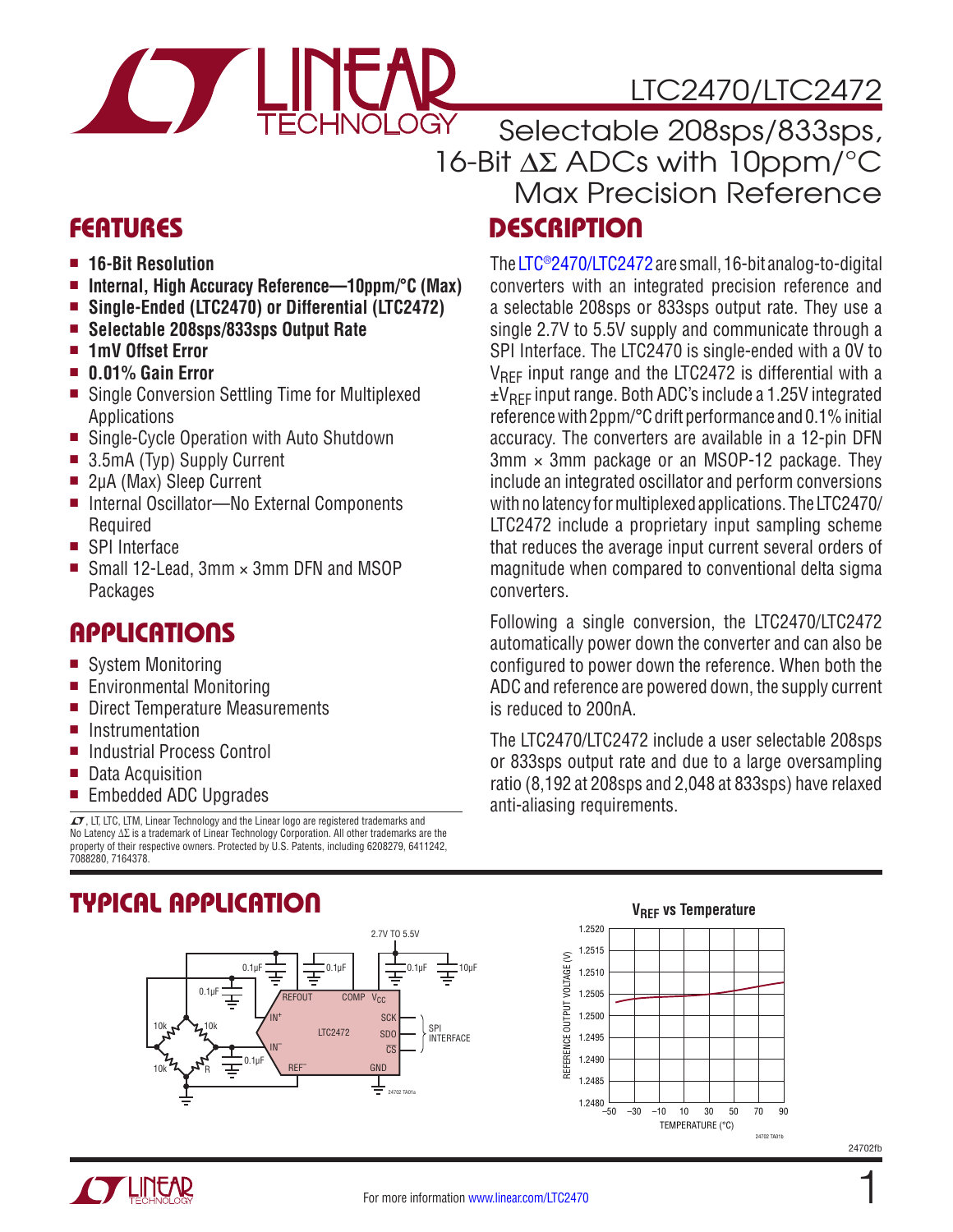## Absolute Maximum Ratings

| (Notes 1, 2)                                                                |
|-----------------------------------------------------------------------------|
|                                                                             |
| Analog Input Voltage                                                        |
| $(V_{IN}^+, V_{IN}^-, V_{IN}, V_{RFF}^-,$                                   |
|                                                                             |
| Digital Voltage                                                             |
| $(V_{SDI}, V_{SDO}, V_{SCK}, V_{\overline{CS}})$ -0.3V to $(V_{CC} + 0.3V)$ |
|                                                                             |

| <b>Operating Temperature Range</b> |  |
|------------------------------------|--|
|                                    |  |
|                                    |  |

## Pin Configuration



# Order Information

| <b>LEAD FREE FINISH</b> | <b>TAPE AND REEL</b> | PART MARKING* | <b>PACKAGE DESCRIPTION</b>      | <b>TEMPERATURE RANGE</b>           |
|-------------------------|----------------------|---------------|---------------------------------|------------------------------------|
| LTC2470CDD#PBF          | ITC2470CDD#TRPBF     | I FPV         | 12-Lead Plastic (3mm × 3mm) DFN | l 0°C to 70°C                      |
| ITC2470IDD#PBF          | LTC2470IDD#TRPBF     | <b>LFPV</b>   | 12-Lead Plastic (3mm × 3mm) DFN | $-40^{\circ}$ C to 85 $^{\circ}$ C |
| ITC2470CMS#PBF          | ITC2470CMS#TRPBF     | 2470          | 12-Lead Plastic MSOP            |                                    |
| ITC2470IMS#PBF          | LTC2470IMS#TRPBF     | 2470          | 12-Lead Plastic MSOP            | $-40^{\circ}$ C to 85 $^{\circ}$ C |
| LTC2472CDD#PBF          | ITC2472CDD#TRPBF     | LFGV          | 12-Lead Plastic (3mm × 3mm) DFN | l 0°C to 70°C                      |
| ITC2472IDD#PBF          | ITC2472IDD#TRPBF     | LFGV          | 12-Lead Plastic (3mm × 3mm) DFN | $-40^{\circ}$ C to 85 $^{\circ}$ C |

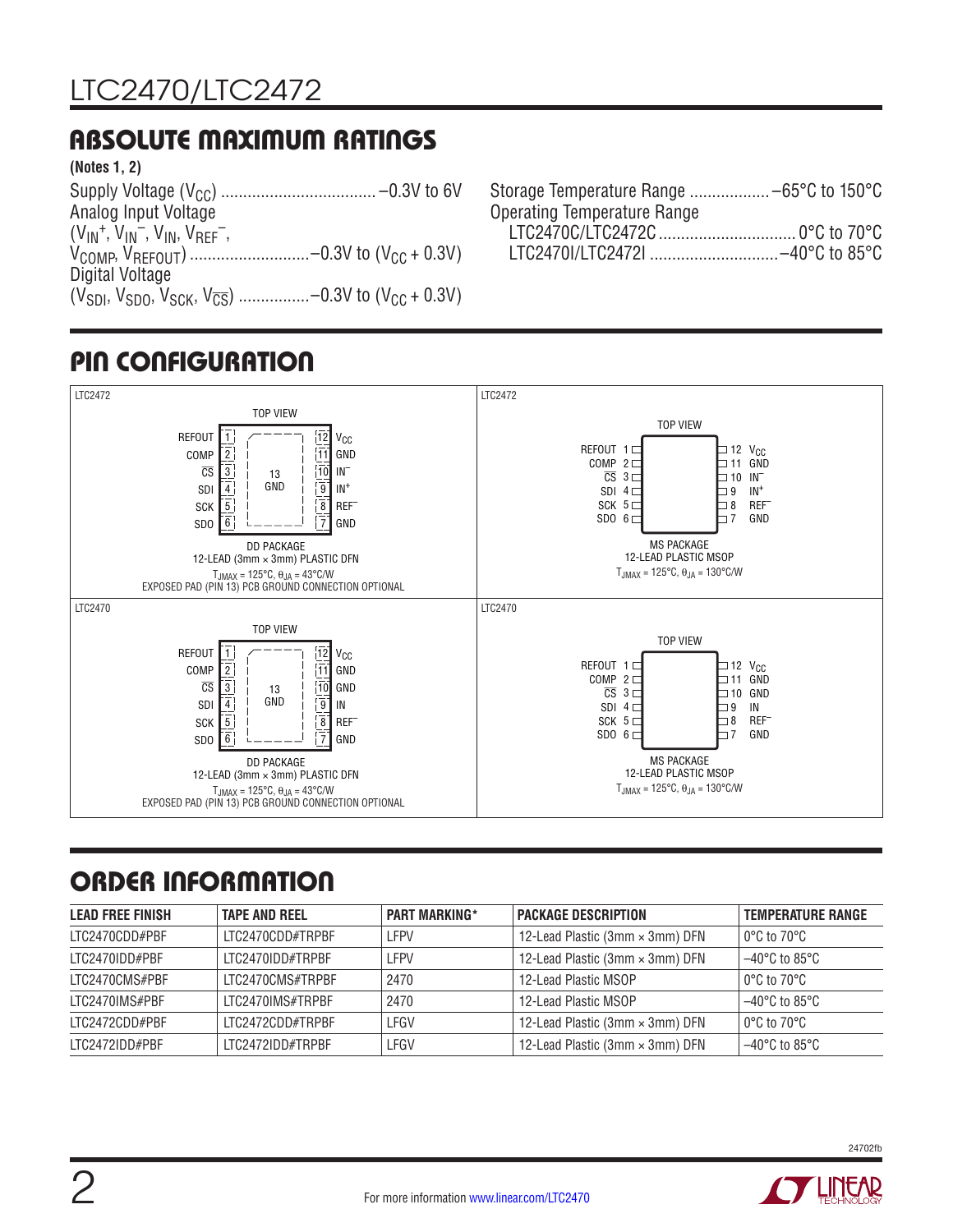## order information

| <b>LEAD FREE FINISH</b> | <b>TAPE AND REEL</b> | <b>PART MARKING*</b> | PACKAGE DESCRIPTION  | I TEMPERATURE RANGE                |
|-------------------------|----------------------|----------------------|----------------------|------------------------------------|
| LTC2472CMS#PBF          | LTC2472CMS#TRPBF     | 2472                 | 12-Lead Plastic MSOP | $0^{\circ}$ C to 70 $^{\circ}$ C   |
| LTC2472IMS#PBF          | LTC2472IMS#TRPBF     | 2472                 | 12-Lead Plastic MSOP | $-40^{\circ}$ C to 85 $^{\circ}$ C |

Consult LTC Marketing for parts specified with wider operating temperature ranges. \*The temperature grade is identified by a label on the shipping container. Consult LTC Marketing for information on non-standard lead based finish parts.

For more information on lead free part marking, go to: http://www.linear.com/leadfree/

For more information on tape and reel specifications, go to: http://www.linear.com/tapeandreel/

### **ELECTRICAL CHARACTERISTICS** The  $\bullet$  denotes the specifications which apply over the full operating temperature range, otherwise specifications are at T<sub>A</sub> = 25°C. (Note 2)

| <b>PARAMETER</b>             | <b>CONDITIONS</b>                                          | <b>MIN</b> | <b>TYP</b> | <b>MAX</b> | <b>UNITS</b>            |
|------------------------------|------------------------------------------------------------|------------|------------|------------|-------------------------|
| Resolution                   |                                                            |            | 16         |            | Bits                    |
| <b>Integral Nonlinearity</b> | Output Rate 208sps (Note 4)<br>Output Rate 833sps (Note 4) |            |            | 8.5<br>16  | LSB<br><b>LSB</b>       |
| Offset Error                 |                                                            |            | ±1         | ±2.5       | mV                      |
| Offset Error Drift           |                                                            |            | 0.05       |            | LSB/°C                  |
| Gain Error                   |                                                            |            | ±0.01      | ±0.25      | % of FS                 |
| Gain Error Drift             |                                                            |            | 0.15       |            | LSB/°C                  |
| <b>Transition Noise</b>      |                                                            |            |            |            | <b>µV<sub>RMS</sub></b> |
| Power Supply Rejection DC    |                                                            |            | 80         |            | dB                      |

#### ANALOG INPUTS The  $\bullet$  denotes the specifications which apply over the full operating temperature range, otherwise specifications are at  $T_A = 25^{\circ}C$ .

| <b>SYMBOL</b>                                                | <b>PARAMETER</b>                                                                                  | <b>CONDITIONS</b>                                                   |           | MIN            | <b>TYP</b> | <b>MAX</b>       | <b>UNITS</b>     |
|--------------------------------------------------------------|---------------------------------------------------------------------------------------------------|---------------------------------------------------------------------|-----------|----------------|------------|------------------|------------------|
| $V_{IN}$ +                                                   | Positive Input Voltage Range                                                                      | LTC2472                                                             | $\bullet$ | 0              |            | V <sub>REF</sub> | V                |
| $V_{IN}^-$                                                   | Negative Input Voltage Range                                                                      | LTC2472                                                             |           | 0              |            | VREF             | V                |
| $V_{\text{IN}}$                                              | Input Voltage Range                                                                               | LTC2470                                                             |           | 0              |            | V <sub>REF</sub> | V                |
| $V_{OR}$ <sup>+</sup> , $V_{UR}$ <sup>+</sup>                | Overrange/Underrange Voltage, IN <sup>+</sup>                                                     | $V_{IN}$ <sup>-</sup> = 0.625V                                      |           |                | 8          |                  | <b>LSB</b>       |
| $V_{OR}^-$ , $V_{UR}^-$                                      | Overrange/Underrange Voltage, IN-                                                                 | $V_{IN}$ = 0.625V                                                   |           |                | 8          |                  | LSB              |
| $C_{IN}$                                                     | IN <sup>+</sup> , IN <sup>-</sup> , IN Sampling Capacitance                                       |                                                                     |           |                | 0.35       |                  | pF               |
| $\overline{D}C$ LEAK(IN <sup>+</sup> , IN <sup>-</sup> , IN) | IN <sup>+</sup> , IN <sup>-</sup> DC Leakage Current (LTC2472)<br>IN DC Leakage Current (LTC2470) | $V_{IN}$ = GND (Note 5)<br>$V_{IN}$ = $V_{CC}$ (Note 5)             |           | $-10$<br>$-10$ | ±1<br>±1   | 10<br>10         | nA<br>nA         |
| <b>I</b> conv                                                | Input Sampling Current (Note 8)                                                                   |                                                                     |           |                | 50         |                  | nA               |
| V <sub>REF</sub>                                             | Reference Output Voltage                                                                          |                                                                     | ●         | 1.247          | 1.25       | 1.253            | V                |
|                                                              | Reference Voltage Coefficient                                                                     | (Note 9)<br>C-Grade<br>I-Grade                                      |           |                | ±2<br>±5   | ±10              | ppm/°C<br>ppm/°C |
|                                                              | Reference Line Regulation                                                                         | $2.7V \le V_{CC} \le 5.5V$                                          |           |                | $-90$      |                  | dB               |
|                                                              | Reference Short Circuit Current                                                                   | $V_{CC}$ = 5.5, Forcing Output to GND                               |           |                |            | 35               | mA               |
|                                                              | <b>COMP Pin Short Circuit Current</b>                                                             | $V_{CC}$ = 5.5, Forcing Output to GND                               |           |                |            | 200              | μA               |
|                                                              | Reference Load Regulation                                                                         | $2.7V \leq V_{CC} \leq 5.5V$ , $I_{OUT} = 100\mu A$ Sourcing        |           |                | 3.5        |                  | mV/mA            |
|                                                              | <b>Reference Output Noise Density</b>                                                             | $C_{COMP} = 0.1 \mu F$ , $C_{REFOUT} = 0.1 \mu F$ , At f =<br>1ksps |           |                | 30         |                  | $nV/\sqrt{Hz}$   |



24702ft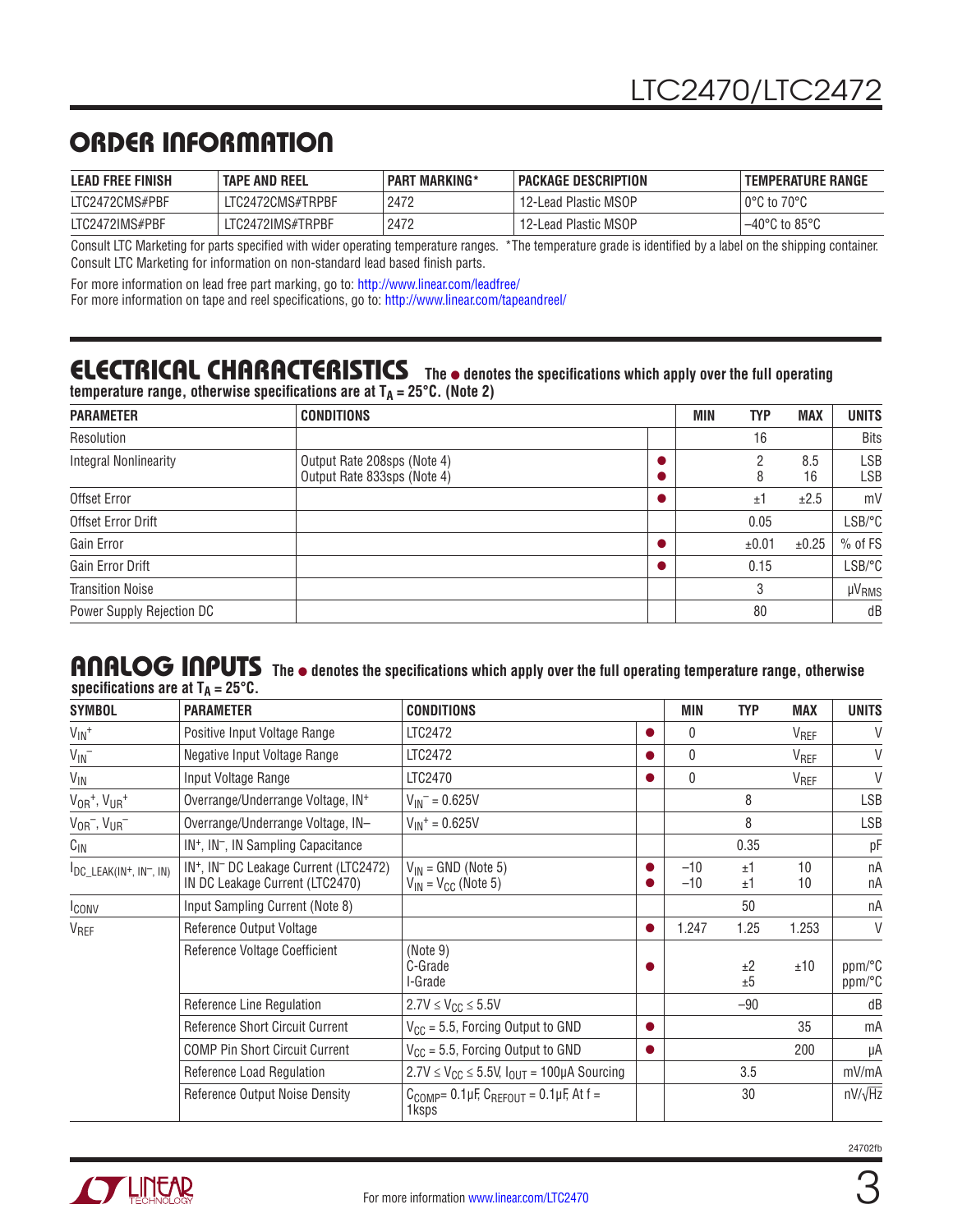#### **The** l **denotes the specifications which apply over the full operating temperature**  Power Requirements

| range, otherwise specifications are at $T_A = 25^{\circ}$ C. |                  |                   |  |  |
|--------------------------------------------------------------|------------------|-------------------|--|--|
| <b>SYMBOL</b>                                                | <b>PARAMETER</b> | <b>CONDITIONS</b> |  |  |

| <b>SYMBOL</b>  | <b>PARAMETER</b>                                                  | <b>CONDITIONS</b>                                                                                                                                                        | MIN | <b>TYP</b>               | <b>MAX</b> | <b>UNITS</b>         |
|----------------|-------------------------------------------------------------------|--------------------------------------------------------------------------------------------------------------------------------------------------------------------------|-----|--------------------------|------------|----------------------|
| $V_{CC}$       | <b>Supply Voltage</b>                                             |                                                                                                                                                                          |     |                          | 5.5        | V                    |
| <sub>ICC</sub> | <b>Supply Current</b><br>Conversion<br>Conversion<br>Nap<br>Sleep | $\overline{\text{CS}}$ = GND (Note 6) LTC2472<br>$\sqrt{CS}$ = GND (Note 6) LTC2470<br>$\overline{CS}$ = V <sub>CC</sub> (Note 6)<br>$\overline{CS}$ = $V_{CC}$ (Note 6) |     | 3.5<br>2.5<br>800<br>0.2 | 1500       | mA<br>mA<br>иA<br>uА |

#### **The** l **denotes the specifications which apply over the full operating temperature range, otherwise specifications are at TA = 25°C. (Note 2)** Digital Inputs and Digital Outputs

| <b>SYMBOL</b>   | <b>PARAMETER</b>            | <b>CONDITIONS</b>  | <b>MIN</b>           | <b>TYP</b> | <b>MAX</b> | <b>UNITS</b> |
|-----------------|-----------------------------|--------------------|----------------------|------------|------------|--------------|
| $V_{\text{IH}}$ | High Level Input Voltage    |                    | $V_{CC}$ – 0.3       |            |            | $\vee$       |
| $V_{IL}$        | Low Level Input Voltage     |                    |                      |            | 0.3        | V            |
| <sup>I</sup> IN | Digital Input Current       |                    | $-10$                |            | 10         | μA           |
| $C_{\text{IN}}$ | Digital Input Capacitance   |                    |                      | 10         |            | рF           |
| V <sub>OH</sub> | High Level Output Voltage   | $I_0 = -800 \mu A$ | $V_{\rm CC}$ $-$ 0.5 |            |            | V            |
| $V_{OL}$        | Low Level Output Voltage    | $I_0 = 1.6mA$      |                      |            | 0.4        | $\mathsf{V}$ |
| $I_{0Z}$        | Hi-Z Output Leakage Current |                    | $-10$                |            | 10         | μA           |

### TIMING CHARACTERISTICS The  $\bullet$  denotes the specifications which apply over the full operating temperature range, otherwise specifications are at  $T_A = 25^{\circ}C$ .

| <b>SYMBOL</b>      | <b>PARAMETER</b>                    | <b>CONDITIONS</b> |   | <b>MIN</b> | <b>TYP</b> | <b>MAX</b> | <b>UNITS</b> |
|--------------------|-------------------------------------|-------------------|---|------------|------------|------------|--------------|
| t <sub>CONV1</sub> | <b>Conversion Time</b>              | $SPD = 0$         |   | 3.2        | 4          | 4.8        | ms           |
| t <sub>CONV2</sub> | <b>Conversion Time</b>              | $SPD = 1$         |   | 0.8        |            | 1.2        | ms           |
| $f_{\mathsf{SCK}}$ | <b>SCK Frequency Range</b>          |                   | ● |            |            | 2          | <b>MHz</b>   |
| t <sub>ISCK</sub>  | <b>SCK Low Period</b>               | (Note 7)          |   | 250        |            |            | ns           |
| thSCK              | <b>SCK High Period</b>              | (Note 7)          |   | 250        |            |            | ns           |
| t <sub>1</sub>     | CS Falling Edge to SDO Low Z        | (Note 7)          |   | 0          |            | 100        | ns           |
| t <sub>2</sub>     | CS Rising Edge to SDO High Z        | (Note 7)          |   | 0          |            | 100        | ns           |
| $t_3$              | CS Falling Edge to SCK Falling Edge | (Note 7)          |   | 100        |            |            | ns           |
| $t_4$              | SDI Setup Before SCK <sup>T</sup>   | (Notes 3, 7)      |   | 100        |            |            | ns           |
| $t_5$              | SDI Hold After SCKT                 | (Notes 3, 7)      |   | 100        |            |            | ns           |
| t <sub>KQ</sub>    | SCK Falling Edge to SDO Valid       | (Note 7)          | 0 | 0          |            | 100        | ns           |

**Note 1:** Stresses beyond those listed under Absolute Maximum Ratings may cause permanent damage to the device. Exposure to any Absolute Maximum Rating condition for extended periods may affect device reliability and lifetime.

**Note 2.** All voltage values are with respect to GND.  $V_{CC} = 2.7V$  to 5.5V unless otherwise specified.

 $V_{REFCM} = V_{REF}/2$ ,  $FS = V_{REF}$ ,  $-V_{REF} \leq V_{IN} \leq V_{REF}$ 

$$
V_{IN} = V_{IN}^+ - V_{IN}^-, V_{INCM} = (V_{IN}^+ + V_{IN}^-)/2.
$$
 (LTC2472)  
**Note 3.** Guaranteed by design, not subject to test.

**Note 4.** Integral nonlinearity is defined as the deviation of a code from a straight line passing through the actual endpoints of the transfer curve.

**Note 5:**  $\overline{CS}$  = V<sub>CC</sub>. A positive current is flowing into the DUT pin. **Note 6:**  $SCK = V_{CC}$  or GND. SDO is high impedance.

**Note 7:** See Figure 5.

**Note 8:** Input sampling current is the average input current drawn from the input sampling network while the LTC2470/LTC2472 is actively sampling the input.

**Note 9:** Temperature coefficient is calculated by dividing the maximum change in output voltage by the specified temperature range.

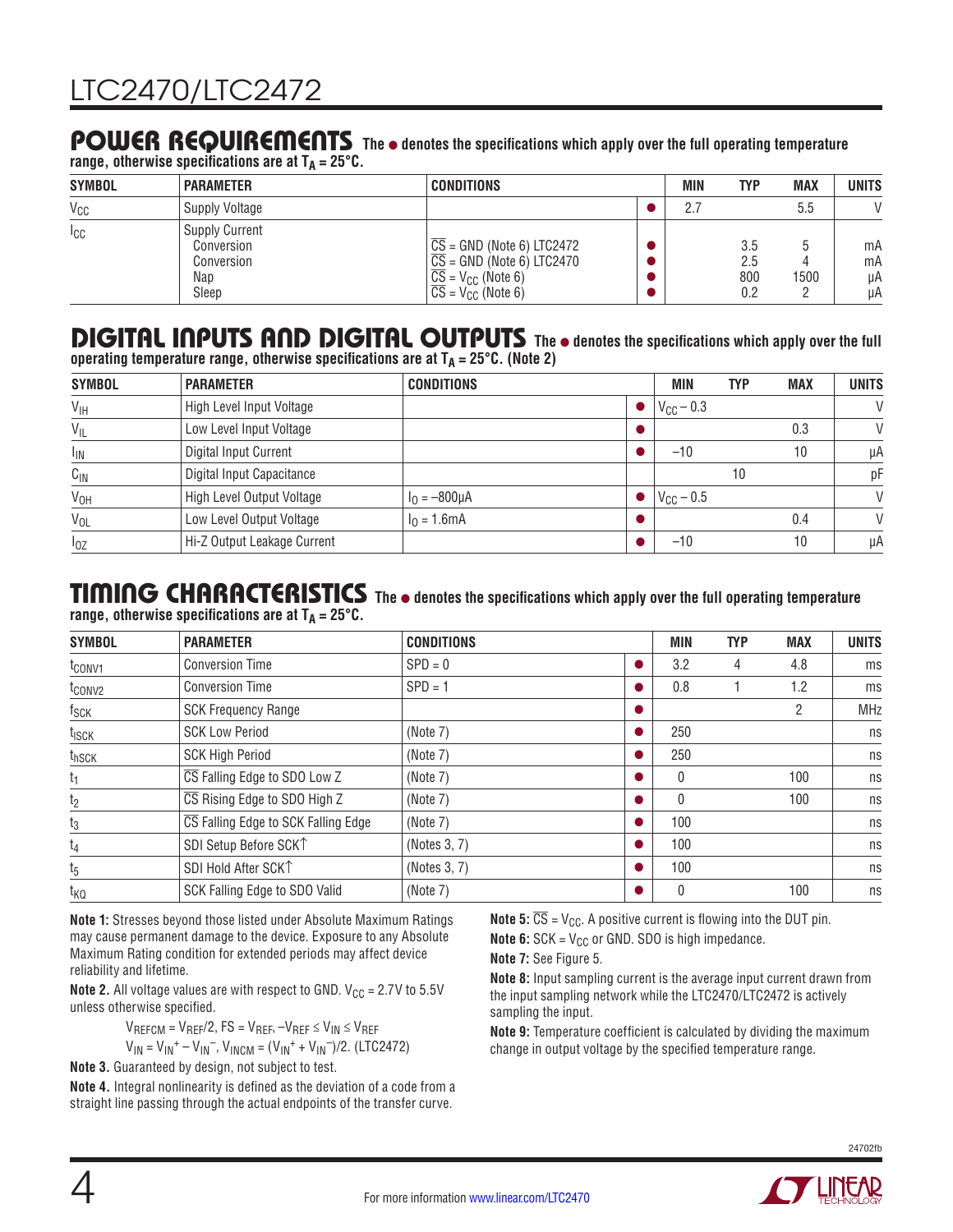## Typical Performance Characteristics

**(TA = 25°C, unless otherwise noted)**









**Conversion Mode Power Supply Current vs Temperature**



50 40 ADC GAIN ERROR (LSB)  $V_{CC} = 5.5V$ ADC GAIN ERROR (LSB) 30 20  $V_{CC} = 4.1V$ 10 0  $V_{CC} = 2.7V$ –10 –50 –30 10–10 30 50 70 90 TEMPERATURE (°C) 24702 G05

**Offset Error vs Temperature ADC Gain Error vs Temperature Transition Noise vs Temperature**







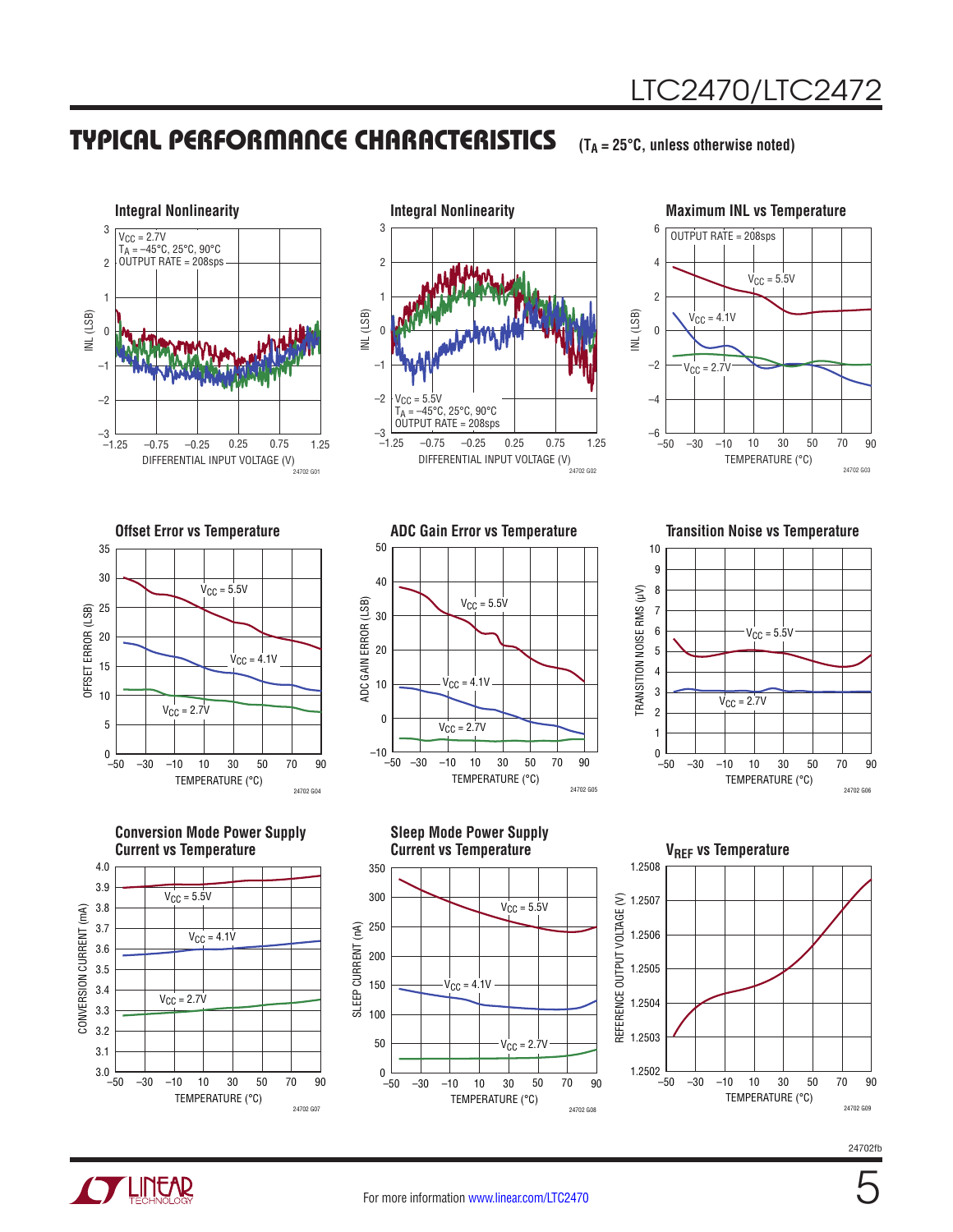## **TYPICAL PERFORMANCE CHARACTERISTICS** (TA = 25°C, unless otherwise noted)



# Pin Functions

**REFOUT (Pin 1):** Reference Output Pin. Nominally 1.25V, this voltage sets the full-scale input range of the ADC. For noise and reference stability connect to a 0.1µF capacitor tied to GND. This capacitor value must be less than or equal to the capacitor tied to the reference compensation pin (COMP). REFOUT cannot be overdriven by an external reference.

**COMP (Pin 2):** Internal Reference Compensation Pin. For low noise and reference stability, tie a 0.1μF capacitor to GND.

**CS (Pin 3):** Chip Select (Active LOW) Digital Input. A LOW on this pin enables the SDO output. A HIGH on this pin places the SDO output pin in a high impedance state and any inputs on SDI and SCK will be ignored.

**SDI (Pin 4):** Serial Data Input Pin. This pin is used to program the sleep mode and the 208sps/833sps output rate.

**SCK (Pin 5):** Serial Clock Input. SCK synchronizes the serial data input/output. Once the conversion is complete, a new data bit is produced at the SDO pin following each SCK falling edge. Data is shifted into the SDI pin on each rising edge of SCK.

**SDO (Pin 6):** Three-State Serial Data Output. SDO is used for serial data output during the DATA INPUT/OUTPUT state. This pin goes Hi-Z when  $\overline{CS}$  is high.

**GND (Pins 7, 11, Exposed Pad Pin 13 – DFN Package):** Ground. Connect directly to the ground plane through a low impedance connection.

**REF– (Pin 8):** Negative Reference Input to the ADC. The voltage on this pin sets the zero input to the ADC. This pin should be tied directly to ground or the ground sense of the input sensor.

**IN+ (LTC2472), IN (LTC2470) (Pin 9):** Positive input voltage for the LTC2472 differential device. ADC input for the LTC2470 single-ended device.

**IN– (LTC2472), GND (LTC2470) (Pin 10):** Negative input voltage for the LTC2472 differential device. GND for the LTC2470 single-ended device.

**V<sub>CC</sub>** (Pin 12): Positive Supply Voltage. Bypass to GND with a 10μF capacitor in parallel with a low-series-inductance 0.1μF capacitor located as close to the device as possible.

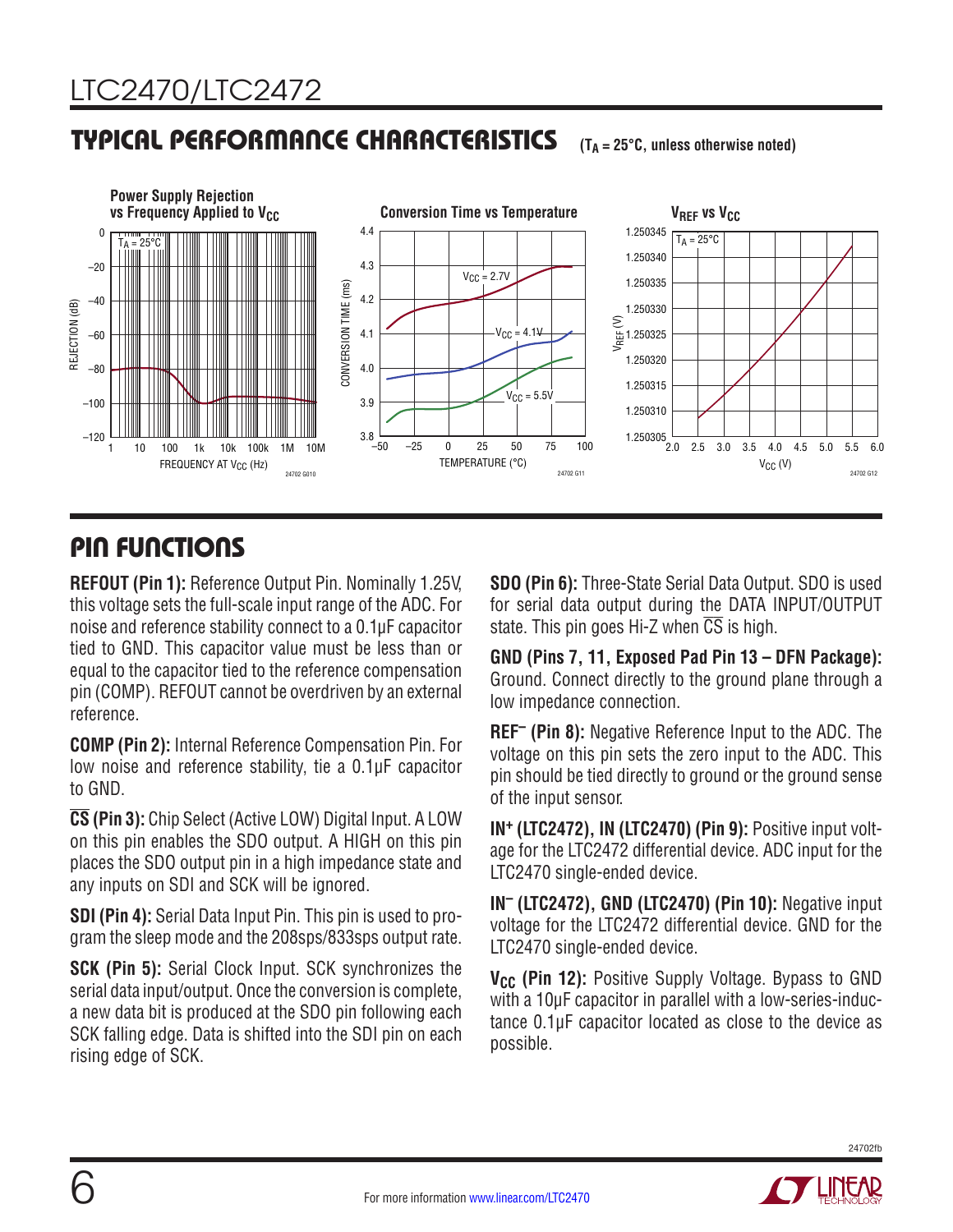## Block Diagram



# Applications Information

### **Converter Operation**

### **Converter Operation Cycle**

The LTC2470/LTC2472 are low power, delta sigma, analog to digital converters with a simple SPI interface and a user selected 208sps/833sps output rate (see Figure 1). The LTC2472 has a fully differential input while the LTC2470 is single-ended. Both are pin and software compatible. Their operation is composed of three distinct states: CONVERT, SLEEP/NAP, and DATA INPUT/OUTPUT. The operation begins with the CONVERT state (see Figure 2). Once the conversion is finished, the converter automatically powers down (NAP) or under user control, both the converter and reference are powered down (SLEEP). The conversion result is held in a static register while the device is in this state. The cycle concludes with the DATA INPUT/OUTPUT state. Once all 16-bits are read or an abort is initiated the device begins a new conversion.

The CONVERT state duration is determined by the LTC2470/LTC2472 conversion time (nominally 4ms or 1ms depending on the selected output rate). Once started, this operation can not be aborted except by a low power supply condition ( $V_{CC}$  < 2.1V) which generates an internal power-on reset signal.

After the completion of a conversion, the LTC2470/LTC2472 enters the SLEEP/NAP state and remains there until the chip select is LOW ( $\overline{CS}$  = LOW). Following this condition, the ADC transitions into the DATA INPUT/OUTPUT state.



**Figure 2. LTC2470/LTC2472 State Transition Diagram**

While in the SLEEP/NAP state, when chip select input is HIGH ( $\overline{\text{CS}}$  = HIGH), the LTC2470/LTC2472's converters are powered down. This reduces the supply current by approximately 70%. While in the NAP state the reference remains powered up. The user can power down both the reference and the converter by enabling the sleep mode during the DATA INPUT/OUTPUT state. Once the next conversion is

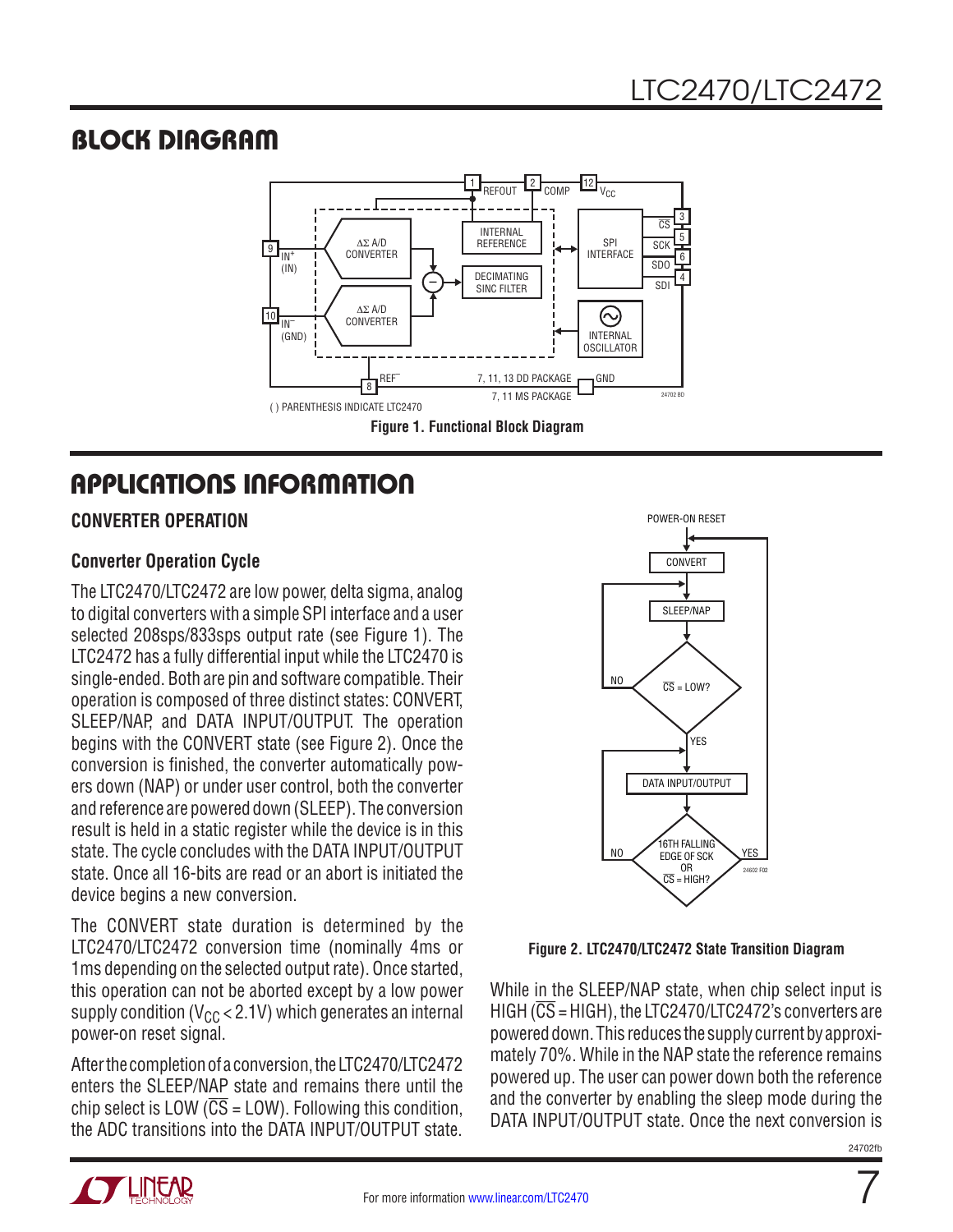complete, the SLEEP state is entered and power is reduced to 2µA (maximum). The reference is powered up once  $\overline{\text{CS}}$ is brought low. The reference startup time is 12ms (if the reference and compensation capacitor values are both 0.1μF). As the reference and compensation capacitors are decreased, the startup time is reduced (see Figure 3), but the transition noise increases (see Figure 4).

Upon entering the DATA INPUT/OUTPUT state, SDO outputs the sign (D15) of the conversion result. During this state, the ADC shifts the conversion result serially through the SDO output pin under the control of the SCK input pin. There is no latency in generating this data and the result corresponds to the last completed conversion. A new bit of data appears at the SDO pin following each falling edge detected at the SCK input pin and appears



Figure 3. Reference Start-Up Time vs V<sub>REF</sub> and **Compensation Capacitance**



**Reference Capacitance**

from MSB to LSB. The user can reliably latch this data on every rising edge of the external serial clock signal driving the SCK pin.

During the DATA INPUT/OUTPUT state, the LTC2470/ LTC2472 can be programmed to SLEEP or NAP (default) and the output rate can be updated. Data is shifted into the device through the SDI pin on the rising edge of SCK. The input word is 4 bits. If the first bit  $EN1 = 1$  and the second bit EN2 = 0 the device is enabled for programming. The following two bits (SPD and SLP) will be written into the device. SPD is used to select the output rate. If SPD  $=$ 0 (Default) the output rate is 208sps and SPD = 1 sets a 833sps output rate. The next bit (SLP) enables the sleep or nap mode. If  $SLP = 0$  (default) the reference remains powered up at the end of each conversion cycle. If SLP = 1, the reference powers down following the next conversion cycle. The remaining 12 SDI input bits are ignored (don't care).

SDI may also be tied directly to GND or  $V_{DD}$  in order to simplify the user interface. If SDI is tied LOW the output rate is 208sps and if SDI is tied HIGH the output rate is 833sps. The reference sleep mode is disabled if SDI is tied to GND or  $V_{DD}$ .

The DATA INPUT/OUTPUT state concludes in one of two different ways. First, the DATA INPUT/OUTPUT state operation is completed once all 16 data bits have been shifted out and the clock then goes low. This corresponds to the 16<sup>th</sup> falling edge of SCK. Second, the DATA INPUT/OUT-PUT state can be aborted at any time by a LOW-to-HIGH transition on the  $\overline{CS}$  input. Following either one of these two actions, the LTC2470/LTC2472 will enter the CONVERT state and initiate a new conversion cycle.

### **Power-Up Sequence**

When the power supply voltage  $(V_{CC})$  applied to the converter is below approximately 2.1V, the ADC performs a power-on reset. This feature guarantees the integrity of the conversion result.

When  $V_{CC}$  rises above this critical threshold, the converter generates an internal power-on reset (POR) signal for approximately 0.5ms. For proper operation  $V_{DD}$  needs to be restored to normal operating range (2.7V to 5.5V) **Figure 4. Transition Noise RMS vs COMP and** 



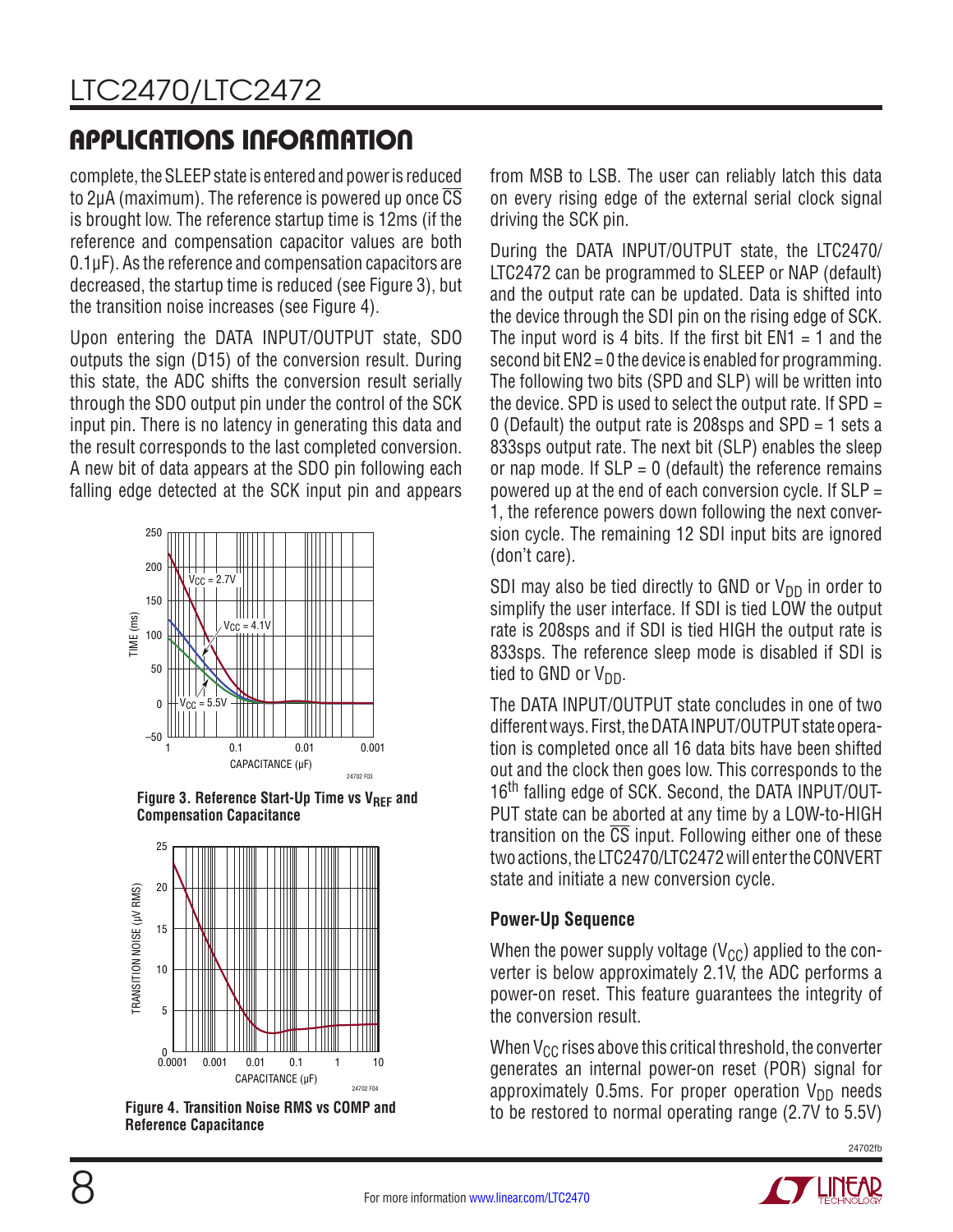before the conclusion of the POR cycle. The POR signal clears all internal registers. Following the POR signal, the LTC2470/LTC2472 start a conversion cycle and follow the succession of states shown in Figure 2. The reference startup time following a POR is 12ms ( $C_{COMP} = C_{REFOUT} =$ 0.1μF). The first conversion following power-up will be invalid since the reference voltage has not completely settled. The first conversion following power up can be discarded using the data abort command or simply read and ignored. Depending on the value chosen for  $C_{\text{COMP}}$ and  $C_{\text{RFFOLIT}}$ , the reference startup can take more than one conversion period, see Figure 3. If the startup time is less than 1.2ms (833sps output rate) or 4.8ms (208sps output rate) then conversions following the first period are accurate to the device specifications. If the startup time exceeds 1.2ms or 4.8ms then the user can wait the appropriate time or use the fixed conversion period as a startup timer by ignoring results within the unsettled period. Once the reference has settled, all subsequent conversion results are valid. If the user places the device into the sleep mode  $(SLP = 1,$  reference powered down) the reference will require a startup time proportional to the value of  $C_{\text{COMP}}$  and  $C_{\text{REFOUT}}$  (see Figure 3).

### **Ease of Use**

The LTC2470/LTC2472 data output has no latency, filter settling delay, or redundant results associated with the conversion cycle. There is a one-to-one correspondence between the conversion and the output data. Therefore, multiplexing multiple analog input voltages requires no special actions.

The LTC2470/LTC2472 include a proprietary input sampling scheme that reduces the average input current by several orders of magnitude when compared to traditional deltasigma architectures. This allows external filter networks to interface directly to the LTC2470/LTC2472. Since the average input sampling current is 50nA, an external RC lowpass filter using 1kΩ and 0.1µF results in <1LSB additional error. Additionally, there is negligible leakage current between  $IN<sup>+</sup>$  and  $IN<sup>-</sup>$  (for the LTC2472).

### **Input Voltage Range (LTC2470)**

Ignoring offset and full-scale errors, the LTC2470 will theoretically output an "all zero" digital result when the input is at ground (a zero scale input) and an "all one" digital result when the input is at  $V_{RFF}$  or higher ( $V_{RFFOUT}$ = 1.25V). In an underrange condition (for all input voltages below zero scale) the converter will generate the output code 0. In an overrange condition (for all input voltages greater than  $V_{\text{RFF}}$ ) the converter will generate the output code 65535.

### **Input Voltage Range (LTC2472)**

As detailed in the Output Data Format section, the output code is given as  $32768 \cdot (V_{IN}^{+} - V_{IN}^{-})/V_{REF} + 32768$ . For  $(V_{IN}^+ - V_{IN}^-) \geq V_{REF}$ , the output code is clamped at 65535 (all ones). For  $(V_{IN}^+ - V_{IN}^-) \le -V_{RFE}$ , the output code is clamped at 0 (all zeroes).

### **Output Data Format**

The LTC2470/LTC2472 generates a 16-bit direct binary encoded result. It is provided as a 16-bit serial stream through the SDO output pin under the control of the SCK input pin (see Figure 5).

The LTC2472 (differential input) output code is given by 32768 •  $(V_{1N}^{+} - V_{1N}^{-})/V_{REF}$  + 32768. The first bit output by the LTC2472, D15, is the MSB, which is 1 for  $V_{IN}^+ \geq$  $V_{IN}$ <sup>-</sup> and 0 for  $V_{IN}$ <sup>+</sup> <  $V_{IN}$ <sup>-</sup>. This bit is followed by successively less significant bits (D14, D13, …) until the LSB is output by the LTC2472, see Table 1.

The LTC2470 (single-ended input) output code is a direct binary encoded result, see Table 1.

During the data output operation the  $\overline{CS}$  input pin must be pulled low  $(\overline{CS} = LOW)$ . The data output process starts with the most significant bit of the result being present at the SDO output pin  $(SDO = D15)$  once  $\overline{CS}$  goes low. A new data bit appears at the SDO output pin after each falling edge detected at the SCK input pin. The output data can be reliably latched on the rising edge of SCK.

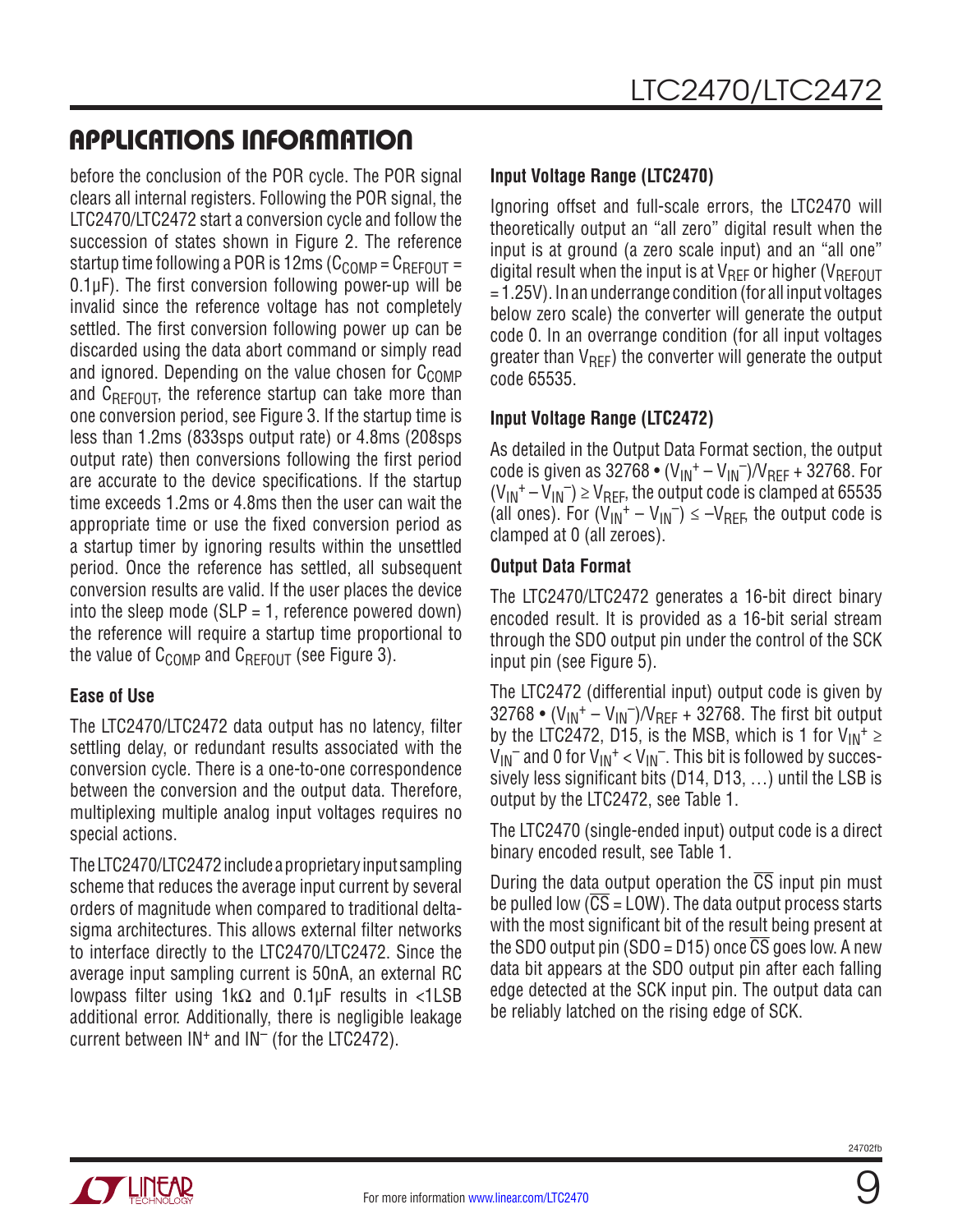

**Figure 5. Data Input/Output Timing**

#### **Table 1. LTC2470/LTC2472 Output Data Format**

| SINGLE ENDED INPUT VIN<br>(LTC2470) | DIFFERENTIAL INPUT VOLTAGE<br>$V_{IN}$ + – $V_{IN}$ (LTC2472) | D <sub>15</sub><br>(MSB) | D <sub>14</sub> | D <sub>13</sub> | D <sub>12</sub> D <sub>2</sub> | D <sub>1</sub> | DO<br>(LSB)  | <b>CORRESPONDING</b><br><b>DECIMAL VALUE</b> |
|-------------------------------------|---------------------------------------------------------------|--------------------------|-----------------|-----------------|--------------------------------|----------------|--------------|----------------------------------------------|
| $\geq$ V <sub>REF</sub>             | $\geq$ V <sub>REF</sub>                                       |                          |                 |                 |                                |                |              | 65535                                        |
| $V_{REF}$ – 1LSB                    | $V_{REF}$ – 1LSB                                              |                          |                 |                 |                                |                | 0            | 65534                                        |
| $0.75 \cdot V_{REF}$                | $0.5 \cdot V_{REF}$                                           |                          |                 | $\mathbf{0}$    | 0                              | $\mathbf{0}$   | $\mathbf{0}$ | 49152                                        |
| $0.75 \cdot V_{RFF} - 1LSB$         | $0.5 \cdot V_{RFF} - 1LSB$                                    |                          | 0               |                 |                                |                |              | 49151                                        |
| $0.5 \cdot V_{REF}$                 | 0                                                             |                          | 0               | 0               | 0                              | $\theta$       | 0            | 32768                                        |
| $0.5 \cdot V_{RFF} - 1LSB$          | $-1LSB$                                                       | $\Omega$                 |                 |                 |                                |                |              | 32767                                        |
| $0.25 \cdot V_{REF}$                | $-0.5 \cdot V_{REF}$                                          | $\mathbf{0}$             |                 | $\mathbf{0}$    | 0                              | $\mathbf{0}$   | $\mathbf{0}$ | 16384                                        |
| $0.25 \cdot V_{REF} - 1LSB$         | $-0.5 \cdot V_{RFF} - 1LSB$                                   | $\Omega$                 | 0               |                 |                                |                |              | 16383                                        |
|                                     | $\leq -V_{REF}$                                               | $\mathbf{0}$             | 0               | $\mathbf{0}$    | $\mathbf{0}$                   | $\mathbf{0}$   | $\mathbf{0}$ | 0                                            |

### **Data Input Format**

The data input word is 4 bits long and consists of two enable bits (EN1 and EN2) and two programming bits (SPD and SLP) see Table 2. EN1 is applied to the first rising edge of SCK after the conversion is complete. Programming is enabled by setting  $EN1 = 1$  and  $EN2 = 0$ .

#### **Table 2. Input Data Format**

| <b>BIT NAME</b> | <b>FUNCTION</b>                                                                                                              |
|-----------------|------------------------------------------------------------------------------------------------------------------------------|
| FN <sub>1</sub> | Should Be High ( $EN1 = 1$ ) in Order to Enable Program Mode                                                                 |
| FN <sub>2</sub> | Should Be Low ( $EN2 = 0$ ) in Order to Enable Program Mode                                                                  |
| <b>SPD</b>      | Low (SPD = 0, Default) for 208sps, High (SPD = 1) for<br>833sps Output Rate                                                  |
| SI <sub>P</sub> | Low (SLP = 0, Default) for Nap Mode, High (SLP = 1)<br>for Sleep Mode Where Both Reference and Converter are<br>Powered Down |

\*SDI May Also Be Tied Directly to GND to Set Output Rate to 208sps or V<sub>DD</sub> to Set Output Rate to 833sps. Sleep Mode is Disabled if SDI is Tied to GND or  $V_{DD}$ .



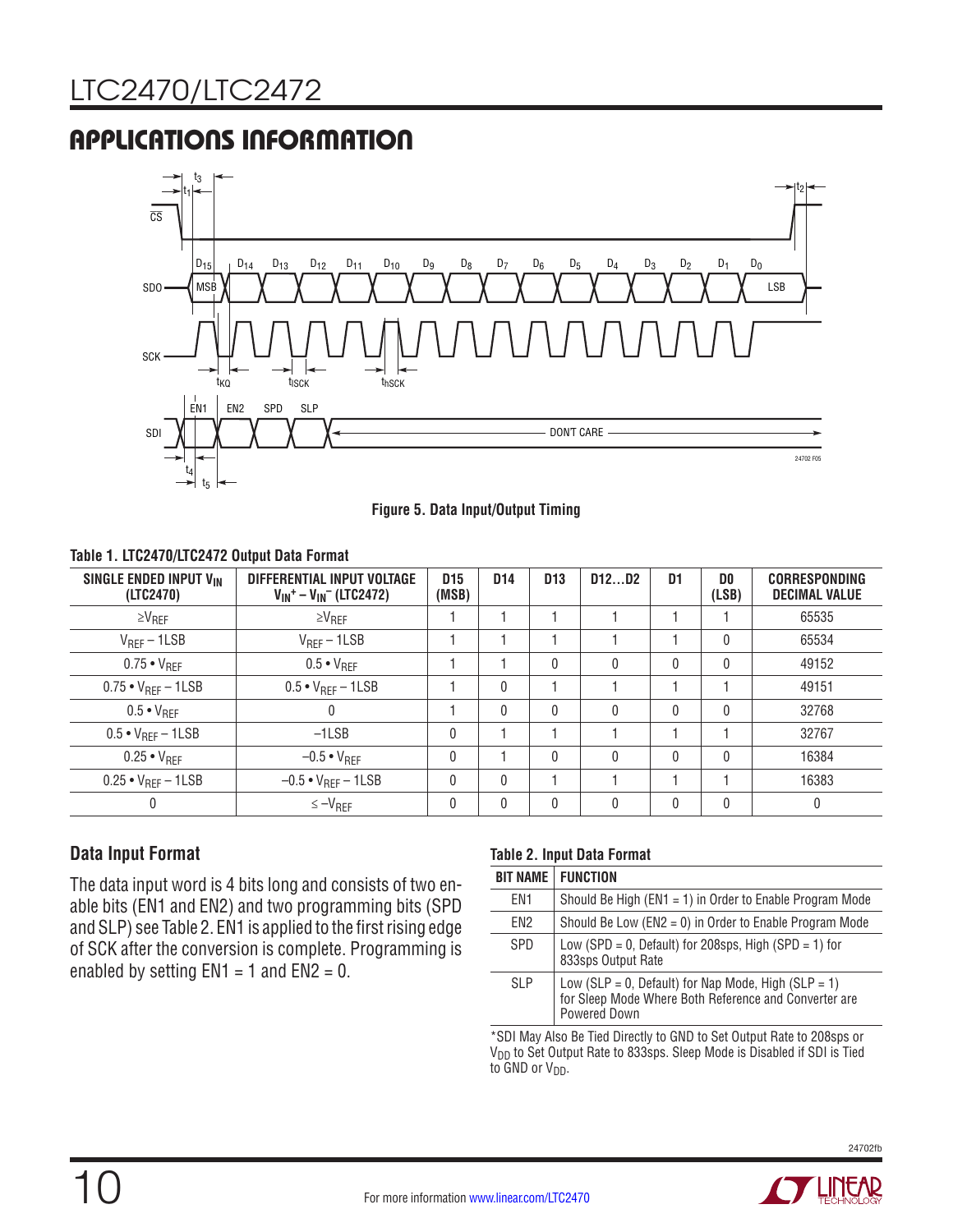The speed bit (SPD) determines the output rate,  $SPD = 0$ (default) for a 208sps and  $SPD = 1$  for a 833sps output rate. The sleep bit (SLP) is used to power down the on-chip reference. In the default mode, the reference remains powered up at the conclusion of each conversion cycle while the ADC is automatically powered down at the end of each conversion cycle. If the SLP bit is set HIGH, the reference and the ADC are powered down once the next conversion cycle is completed. The reference and ADC are powered up again once  $\overline{CS}$  is pulled low. The following conversion is invalid if the next conversion is started before the reference has started up (see Figure 3 for reference startup times as a function of compensation capacitor and reference capacitor).

If the sleep mode is not required, SPD can be tied to GND or  $V_{DD}$  in order to simplify the user interface. It should be noted that by tying SDI to GND, the output rate will be set to 208sps. Tying SDI to  $V_{DD}$  will result in a 833sps output rate.

### **Serial Interface**

The LTC2470/LTC2472 transmit the conversion result and receive the start of conversion command through a synchronous 2-, 3- or 4-wire interface. This interface can be used during the DATA OUTPUT state to read the conversion result, program sleep and speed mode, and to trigger a new conversion.

### **Serial Interface Operation Modes**

The modes of operation can be summarized as follows:

- 1) The LTC2470/LTC2472 function with SCK idle high (commonly known as CPOL = 1) or idle low (commonly known as  $CPOL = 0$ ).
- 2) After the 16th bit is read, a new conversion is started if CS is pulled high or SCK is pulled low.
- 3) At any time during the Data Output state, pulling  $\overline{CS}$ high causes the part to leave the I/O state, abort the output and begin a new conversion.

### **Serial Clock Idle-High (CPOL = 1) Examples**

In Figure 6, following a conversion cycle the LTC2470/ LTC2472 automatically enter the NAP mode with the ADC powered down. The ADC's reference will power down if the SLP bit was set high prior to the just completed conversion and  $\overline{CS}$  is HIGH. Once  $\overline{CS}$  goes low, both the reference and ADC are powered up.

When the conversion is complete, the user applies 16 clock cycles to transfer the result. The  $\overline{CS}$  rising edge is then used to initiate a new conversion.

The operation example of Figure 7 is identical to that of Figure 6, except the new conversion cycle is triggered by the falling edge of the serial clock (SCK).



**Figure 6. Idle-High (CPOL = 1) Serial Clock Operation Example. The Rising Edge of CS Starts a New Conversion**

11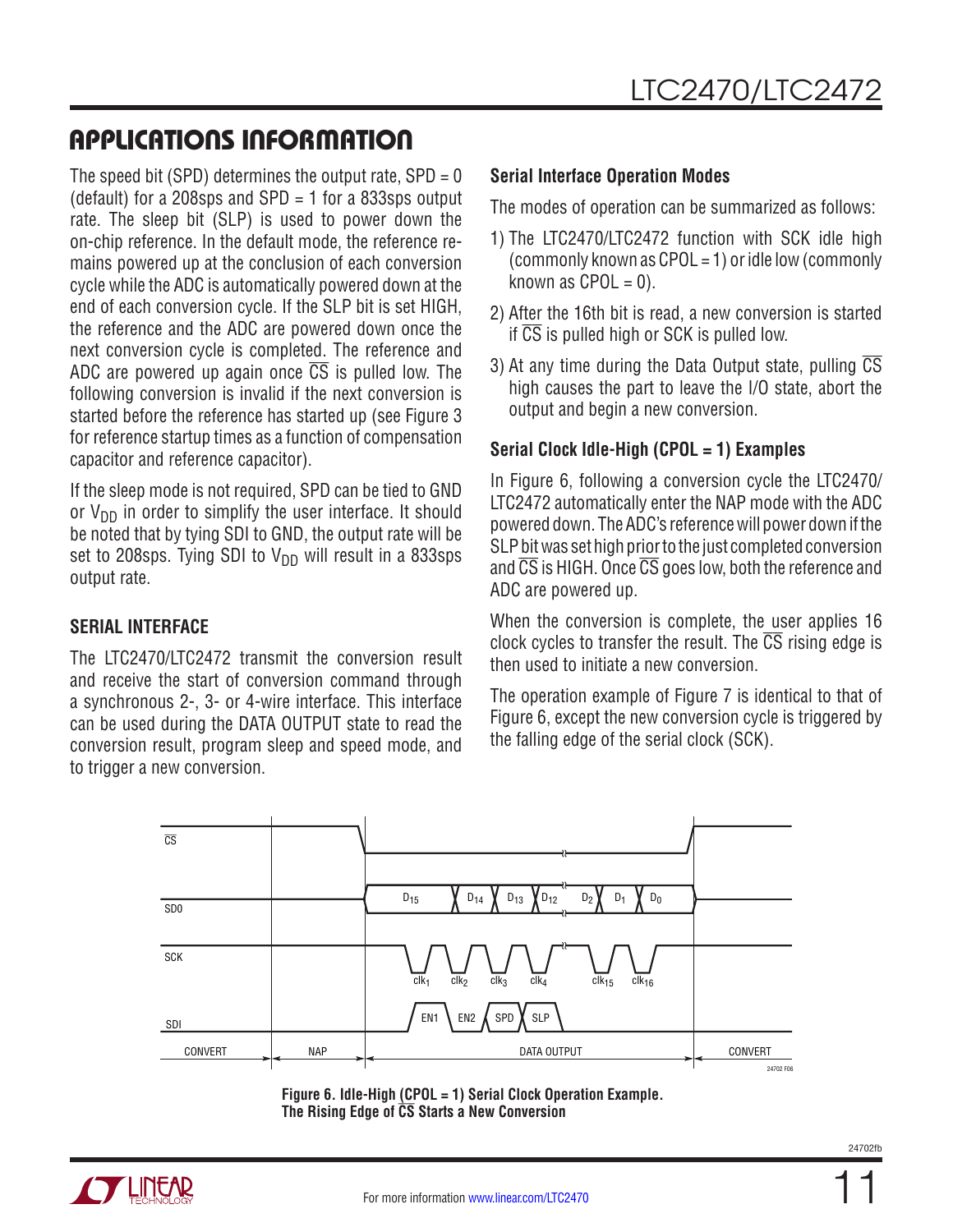### **Serial Clock Idle-Low (CPOL = 0) Examples**

In Figure 8, following a conversion cycle the LTC2470/ LTC2472 automatically enters the NAP state. The device reference will power down if the SLP bit was set high prior to the just completed conversion and  $\overline{CS}$  is HIGH. Once  $\overline{CS}$  goes low, the reference powers up. The user determines data availability (and the end of conversion) based upon external timing. The user then pulls  $\overline{\text{CS}}$  low  $(\overline{CS} = \downarrow)$  and uses 16 clock cycles to transfer the result. Following the 16th rising edge of the clock,  $\overline{\text{CS}}$  is pulled high  $(\overline{CS} = \hat{T})$ , which triggers a new conversion.

The timing diagram in Figure 9 is identical to that of Figure 8, except in this case a new conversion is triggered by SCK. The 16th SCK falling edge triggers a new conversion cycle and the  $\overline{CS}$  signal is subsequently pulled high.

### **Examples of Aborting Cycle using CS**

For some applications, the user may wish to abort the I/O cycle and begin a new conversion. If the LTC2470/LTC2472 are in the data input/output state, a  $\overline{CS}$  rising edge clears the remaining data bits from the output register, aborts the output cycle and triggers a new conversion. Figure 10 shows an example of aborting an I/O with idle-high (CPOL = 1) and Figure 11 shows an example of aborting an I/O with idle-low (CPOL  $= 0$ ).

A new conversion cycle can be triggered using the CS signal without having to generate any serial clock pulses as shown in Figure 12. If SCK is held at a low logic level, after the end of a conversion cycle, a new conversion operation can be triggered by pulling  $\overline{CS}$  low and then high. When  $\overline{CS}$  is pulled low ( $\overline{CS}$  = LOW), SDO will output the sign (D15) of the result of the just completed conversion. While a low logic level is maintained at SCK pin and  $\overline{\text{CS}}$ is subsequently pulled high  $(\overline{CS} = H \cdot G)$  the remaining 15 bits of the result (D14:D0) are discarded and a new conversion cycle starts.

Following the aborted I/O, additional clock pulses in the CONVERT state are acceptable, but excessive signal transitions on SCK can potentially create noise on the ADC during the conversion, and thus may negatively influence the conversion accuracy.

![](_page_11_Figure_10.jpeg)

**Figure 7. Idle-High (CPOL = 1) Clock Operation Example. A 17th Clock Pulse is Used to Trigger a New Conversion Cycle**

![](_page_11_Figure_12.jpeg)

**Figure 8. Idle-Low (CPOL = 0) Clock. CS Triggers a New Conversion**

![](_page_11_Picture_14.jpeg)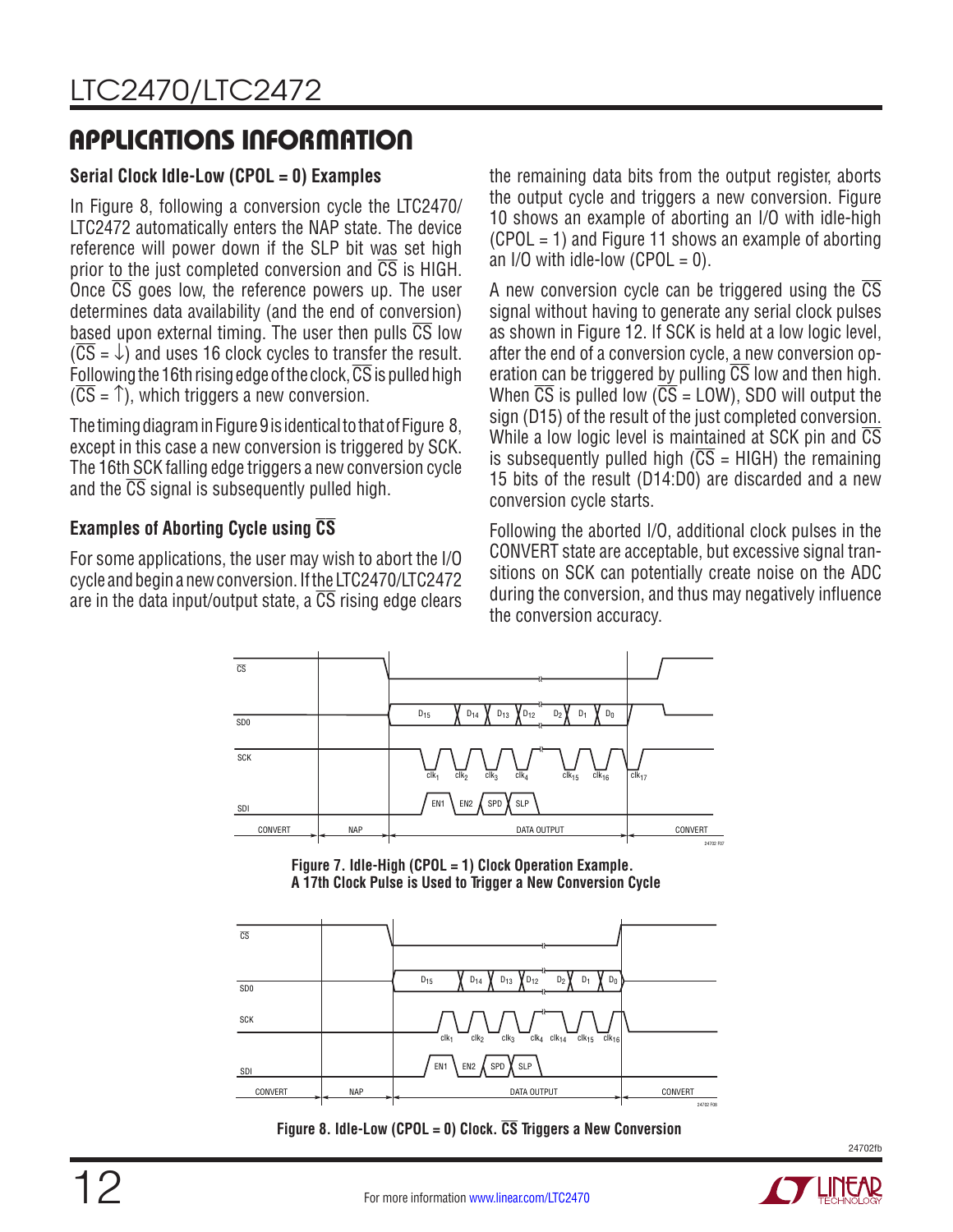![](_page_12_Figure_2.jpeg)

**Figure 9. Idle-Low (CPOL = 0) Clock. The 16th SCK Falling Edge Triggers a New Conversion**

![](_page_12_Figure_4.jpeg)

**Figure 10. Idle-High (CPOL = 1) Clock and Aborted I/O Example**

![](_page_12_Figure_6.jpeg)

**Figure 11. Idle-Low (CPOL = 0) Clock and Aborted I/O Example**

![](_page_12_Figure_8.jpeg)

**Figure 12. Idle-Low (CPOL = 0) Clock and Minimum Data Output Length Example**

![](_page_12_Picture_10.jpeg)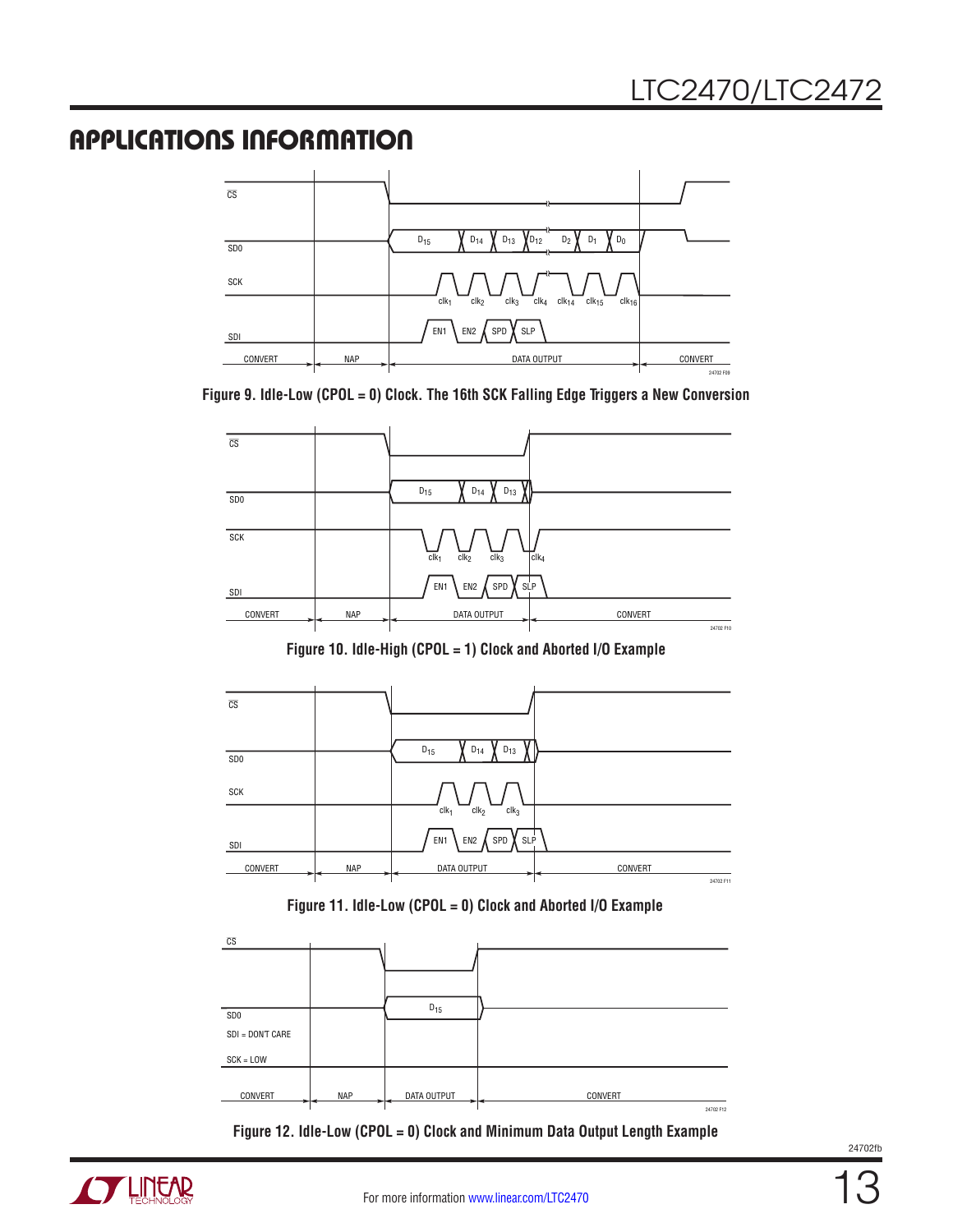### **2-Wire Operation**

The 2-wire operation modes, while reducing the number of required control signals, should be used only if the LTC2470/LTC2472 low power sleep capability is not required. In addition the option to abort serial data transfers is no longer available. Hardwire  $\overline{CS}$  to GND for 2-wire operation. Tie SDI LOW for 208sps output rate and SDI HIGH for 833sps output rate.

Figure 13 shows a 2-wire operation sequence which uses an idle-high (CPOL = 1) serial clock signal. Following a conversion cycle, the ADC enters the data output state and the SDO output transitions from HIGH to LOW. Subsequently 16 clock pulses are applied to the SCK input in order to serially shift the 16 bit result. Finally, the 17th clock pulse is applied to the SCK input in order to trigger a new conversion cycle.

Figure 14 shows a 2-wire operation sequence which uses an idle-low (CPOL = 0) serial clock signal. Following a conversion cycle, the LTC2470/LTC2472 enters the DATA OUTPUT state. At this moment the SDO pin outputs the sign (D15) of the conversion result. The user must use external timing in order to determine the end of conversion and result availability. Subsequently 16 clock pulses are applied to SCK in order to serially shift the 16-bit result. The 16th clock falling edge triggers a new conversion cycle. Tie SDI LOW for 208sps output rate and SDI HIGH for 833sps output rate.

### **PRESERVING THE CONVERTER ACCURACY**

The LTC2470/LTC2472 are designed to minimize the conversion result's sensitivity to device decoupling, PCB layout, anti-aliasing circuits, line and frequency perturbations. Nevertheless, in order to preserve the high accuracy capability of this part, some simple precautions are desirable.

### **Digital Signal Levels**

Due to the nature of CMOS logic, it is advisable to keep input digital signals near GND or  $V_{CC}$ . Voltages in the range of 0.5V to  $V_{CC}$  – 0.5V may result in additional current leakage

![](_page_13_Figure_11.jpeg)

**Figure 14. 2-Wire, Idle-Low (CPOL = 0) Serial Clock Operation Example**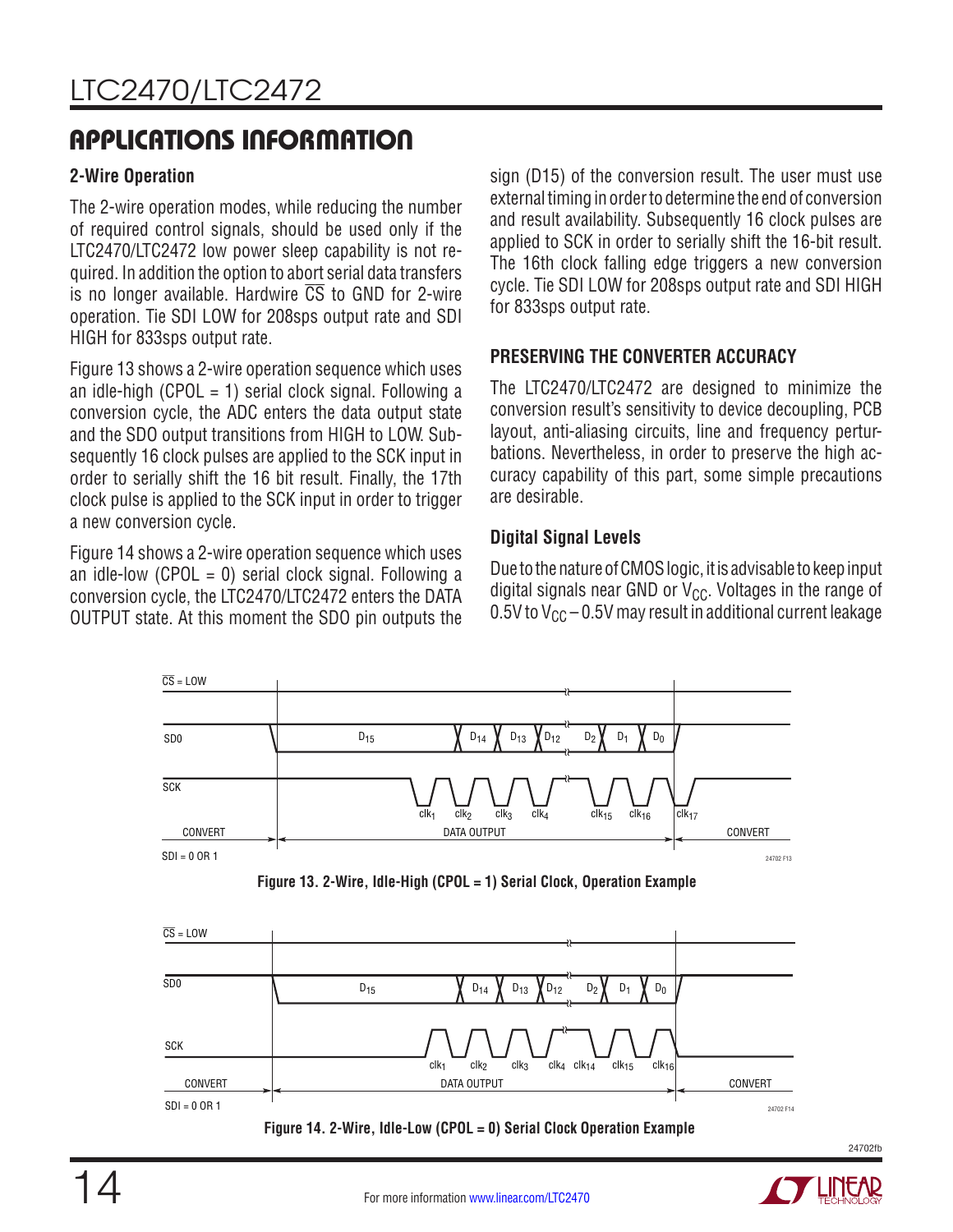from the part. Undershoot and overshoot should also be minimized, particularly while the chip is converting. It is thus beneficial to keep edge rates of about 10ns and limit overshoot and undershoot to less than 0.3V.

Noisy external circuitry can potentially impact the output under 2-wire operation. In particular, it is possible to get the LTC2470/LTC2472 into an unknown state if an SCK pulse is missed or noise triggers an extra SCK pulse. In this situation, it is impossible to distinguish  $SDO = 1$  (indicating conversion in progress) from valid "1" data bits. A method to prevent this from happening is to read 32 bits each cycle instead of 16 and ignoring the last 16 data bits. In the case where a noisy bus leads to an unknown SCK clock count, the extra 16 SCK clock pulses will force a new conversion and place the device in a known state.

### **Driving V<sub>CC</sub> and GND**

In relation to the  $V_{CC}$  and GND pins, the LTC2470/LTC2472 combines internal high frequency decoupling with damping elements, which reduce the ADC performance sensitivity to PCB layout and external components. Nevertheless, the very high accuracy of this converter is best preserved by careful low and high frequency power supply decoupling.

A 0.1µF, high quality, ceramic capacitor in parallel with a 10µF low ESR ceramic capacitor should be connected between the  $V_{CC}$  and GND pins, as close as possible to the package. The 0.1µF capacitor should be placed closest to the ADC package. It is also desirable to avoid any via in the circuit path, starting from the converter  $V_{CC}$  pin, passing through these two decoupling capacitors, and returning to the converter GND pin. The area encompassed by this circuit path, as well as the path length, should be minimized.

As shown in Figure 15, REF– is used as the negative reference voltage input to the ADC. This pin can be tied directly to ground or Kelvin sensed to sensor ground. In the case where REF– is used as a sense input, it should be bypassed to ground with a 0.1μF ceramic capacitor in parallel with a 10μF low ESR ceramic capacitor.

Very low impedance ground and power planes, and star connections at both  $V_{CC}$  and GND pins, are preferable. The  $V_{CC}$  pin should have two distinct connections: the first to the decoupling capacitors described above, and the second to the ground return for the power supply voltage source.

### **REFOUT and COMP**

The on chip 1.25V reference is internally tied to the converter's reference input and is output to the REFOUT pin. A 0.1μF capacitor should be placed on the REFOUT pin. It is possible to reduce this capacitor, but the transition noise increases (see Figure 4). A 0.1μF capacitor should also be placed on the COMP pin. This pin is tied to an internal point in the reference and is used for stability.

![](_page_14_Figure_11.jpeg)

**Figure 15. LTC2470/LTC2472 Analog Input/Reference Equivalent Circuit**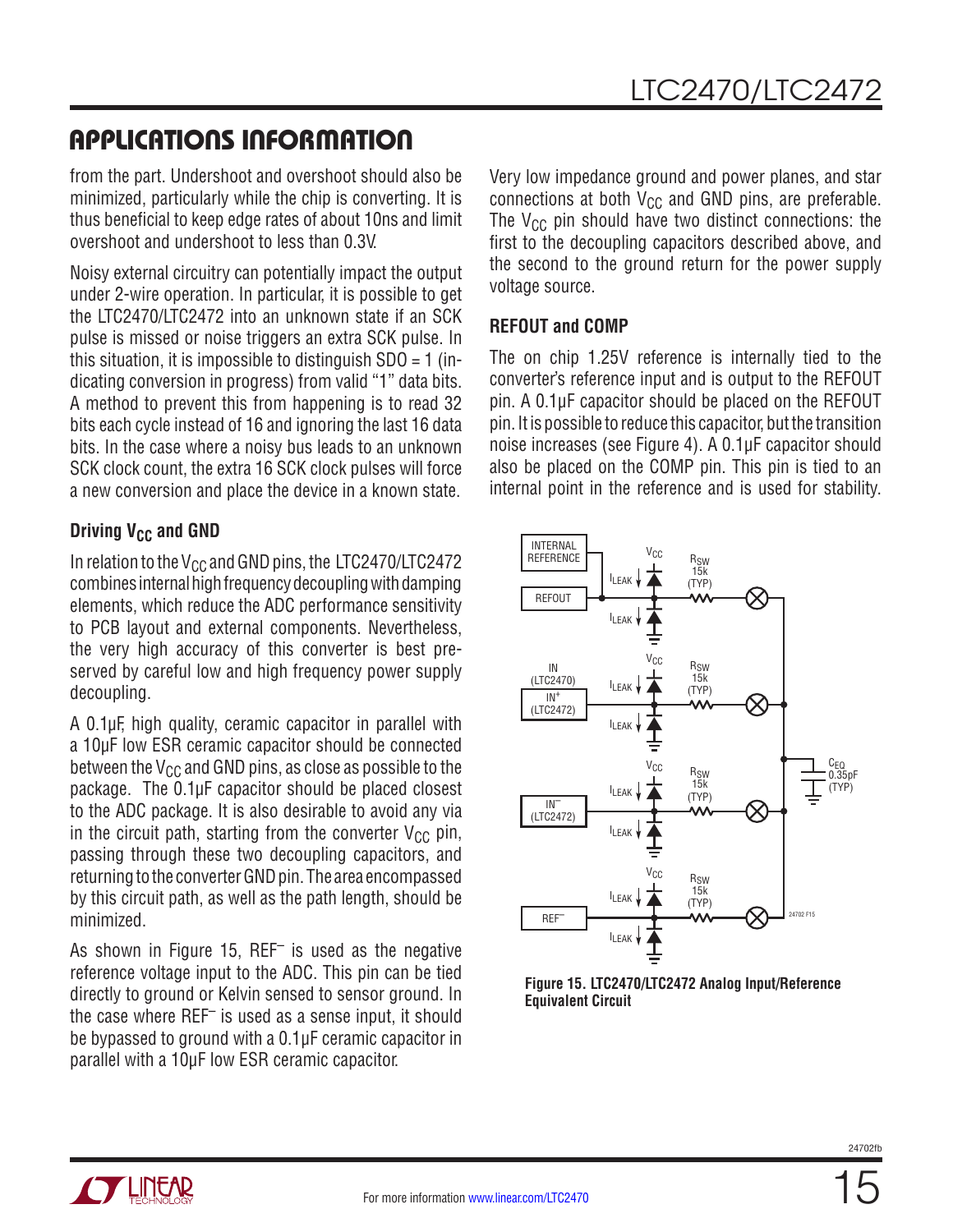In order for the reference to remain stable, the capacitor placed on the COMP pin must be greater than or equal to the capacitor tied to the REFOUT pin. The REFOUT pin cannot be overridden by an external voltage.

Depending on the size of the capacitors tied to the REFOUT and COMP pins, the internal reference has a corresponding start up time. This start up time is typically 12ms when 0.1μF capacitors are used. The first conversion following power up can be discarded using the data abort command or simply read and ignored. Depending on the value chosen for  $C_{COMP}$  and  $C_{REFOUT}$ , the reference startup can take more than one conversion period, see Figure 3. If the startup time is less than 1.2ms (833sps output rate) or 4.8ms (208sps output rate) then conversions following the first period are accurate to the device specifications. If the startup time exceeds 1.2ms or 4.8ms then the user can wait the appropriate time or use the fixed conversion period as a startup timer by ignoring results within the unsettled period. Once the reference has settled all subsequent conversion results are valid. If the user places the device into the sleep mode  $(SLP = 1,$  reference powered down) the reference will require a startup time proportional to the value of  $C_{COMP}$  and  $C_{REFOUT}$ , see Figure 3.

If the reference is put to sleep (program  $SLP = 1$  and  $\overline{CS} =$ 1) the reference is powered down after the next conversion. This last conversion result is valid. On  $\overline{CS}$  falling edge, the reference is powered back up. In order to ensure the reference output has settled before the next conversion, the power up time can be extended by delaying the data read after the falling edge of  $\overline{CS}$ . Once all 16 bits are read from the device or  $\overline{\text{CS}}$  is brought HIGH, the next conversion automatically begins. In the default operation, the reference remains powered up at the conclusion of the conversion cycle.

## Driving V<sub>IN</sub><sup>+</sup> and V<sub>IN</sub><sup>-</sup>

The input drive requirements can best be analyzed using the equivalent circuit of Figure 16. The input signal  $V_{\text{SIG}}$  is connected to the ADC input pins ( $IN<sup>+</sup>$  and  $IN<sup>-</sup>$ ) through an equivalent source resistance R<sub>S</sub>. This resistor includes both the actual generator source resistance and any additional optional resistors connected to the input pins. Optional input capacitors  $C_{IN}$  are also connected to the ADC input pins. This capacitor is placed in parallel with the input parasitic capacitance  $C_{PAR}$ . This parasitic capacitance includes elements from the printed circuit board (PCB)

![](_page_15_Figure_8.jpeg)

**Figure 16. LTC2470/LTC2472 Input Drive Equivalent Circuit**

and the associated input pin of the ADC. Depending on the PCB layout, C<sub>PAR</sub> has typical values between 2pF and 15pF. In addition, the equivalent circuit of Figure 16 includes the converter equivalent internal resistor  $R_{SW}$  and sampling capacitor  $C_{FQ}$ .

There are some immediate trade-offs in  $R_S$  and  $C_{IN}$  without needing a full circuit analysis. Increasing  $R_S$  and  $C_{IN}$  can give the following benefits:

- 1) Due to the LTC2470/LTC2472's input sampling algorithm, the input current drawn by either  $IN<sup>+</sup>$  or  $IN<sup>-</sup>$  over a conversion cycle is typically 50nA. A high  $R_S \cdot C_{IN}$ attenuates the high frequency components of the input current, and  $R<sub>S</sub>$  values up to 1k result in  $<1LSB$  error.
- 2) The bandwidth from  $V_{\text{SIG}}$  is reduced at the input pins  $(IN<sup>+</sup>, IN<sup>-</sup> or IN).$  This bandwidth reduction isolates the ADC from high frequency signals, and as such provides simple anti-aliasing and input noise reduction.
- 3) Switching transients generated by the ADC are attenuated before they go back to the signal source.

![](_page_15_Picture_15.jpeg)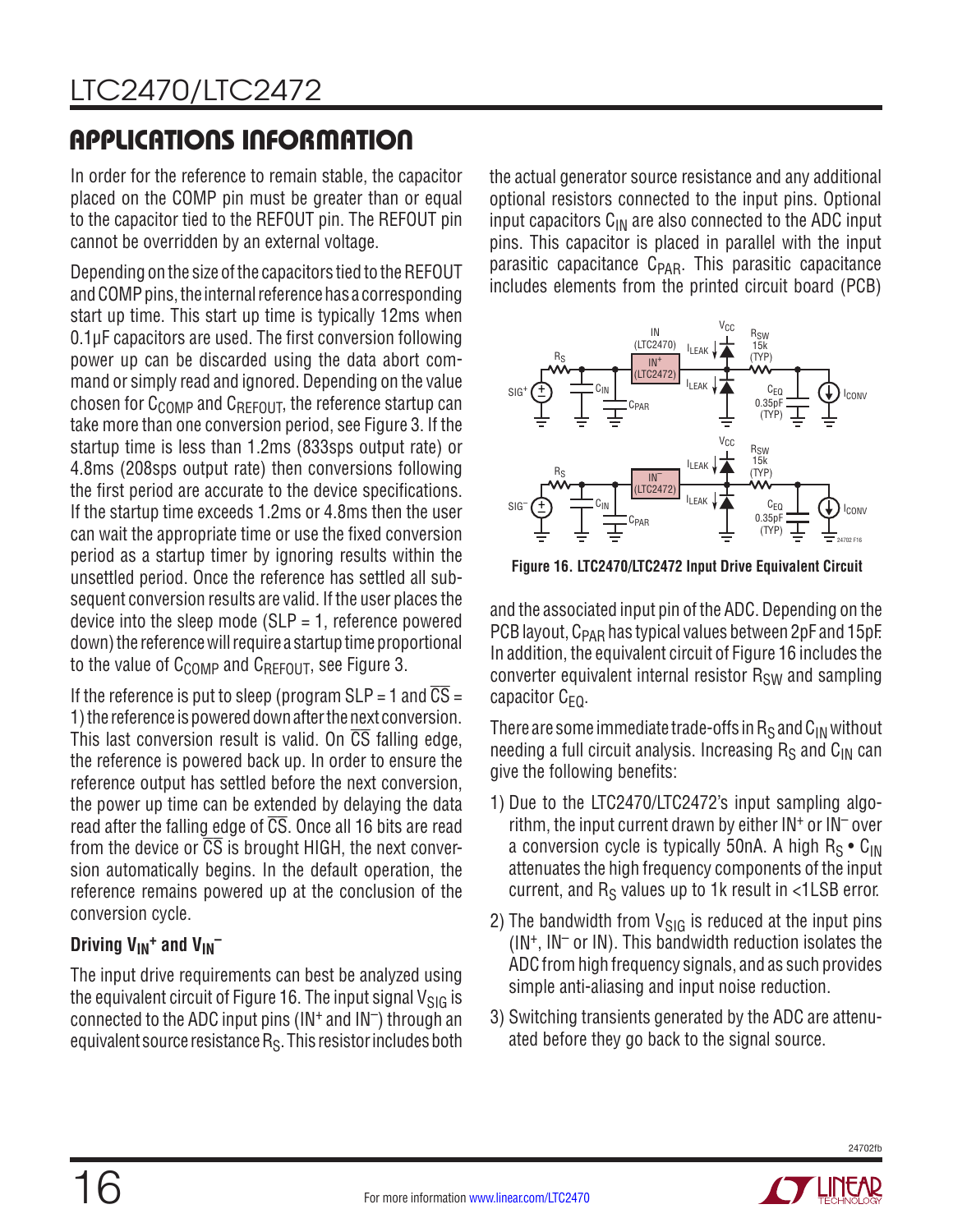- 4) A large  $C_{IN}$  gives a better AC ground at the input pins, helping reduce reflections back to the signal source.
- 5) Increasing  $R<sub>S</sub>$  protects the ADC by limiting the current during an outside-the-rails fault condition.

There is a limit to how large  $R_S \cdot C_{IN}$  should be for a given application. Increasing  $R<sub>S</sub>$  beyond a given point increases the voltage drop across  $R<sub>S</sub>$  due to the input current, to the point that significant measurement errors exist. Additionally, for some applications, increasing the  $R_S \cdot C_{IN}$ product too much may unacceptably attenuate the signal at frequencies of interest.

For most applications, it is desirable to implement  $C_{IN}$  as a high-quality 0.1µF ceramic capacitor and to set R<sub>S</sub>  $\leq$ 1k. This capacitor should be located as close as possible to the actual IN+, IN– and IN package pins. Furthermore, the area encompassed by this circuit path, as well as the path length, should be minimized.

In the case of a 2-wire sensor that is not remotely grounded, it is desirable to split  $R<sub>S</sub>$  and place series resistors in the ADC input line as well as in the sensor ground return line, which should be tied to the ADC GND pin using a star connection topology.

Figure 17 shows the measured LTC2472 INL vs Input Voltage as a function of  $R<sub>S</sub>$  value with an input capacitor  $C_{IN} = 0.1 \mu F$ .

In some cases,  $R_S$  can be increased above these guidelines. The input current is zero when the ADC is either in sleep or I/O modes. Thus, if the time constant of the input RC circuit  $\tau = R_S \cdot C_{IN}$ , is of the same order of magnitude or longer than the time periods between actual conversions, then one can consider the input current to be reduced correspondingly.

These considerations need to be balanced out by the input signal bandwidth. The 3dB bandwidth  $\approx 1/(2\pi R_S C_{IN})$ .

Finally, if the recommended choice for  $C_{1N}$  is unacceptable for the user's specific application, an alternate strategy is to eliminate  $C_{IN}$  and minimize  $C_{PAR}$  and  $R_S$ . In practical terms, this configuration corresponds to a low impedance sensor

directly connected to the ADC through minimum length traces. Actual applications include current measurements through low value sense resistors, temperature measurements, low impedance voltage source monitoring, and so on. The resultant INL vs  $V_{IN}$  is shown in Figure 18. The measurements of Figure 18 include a capacitor C<sub>PAR</sub> corresponding to a minimum sized layout pad and a minimum width input trace of about 1 inch length.

### **Signal Bandwidth, Transition Noise and Noise Equivalent Input Bandwidth**

The LTC2470/LTC2472 include a sinc<sup>2</sup> type digital filter. The first notch is located at 416Hz if the 208sps output rate is selected and 1666Hz if the 833sps output rate is selected. The calculated input signal attenuation vs. frequency over a wide frequency range is shown in Figure 19. The calculated input signal attenuation vs. frequency at low frequencies is shown in Figure 20. The converter noise level is about  $3\mu V_{RMS}$  and can be modeled by a white noise source connected at the input of a noise-free converter.

On a related note, the LTC2472 uses two separate A/D converters to digitize the positive and negative inputs. Each of these A/D converters has  $3\mu V_{RMS}$  transition noise. If one of the input voltages is within this small transition noise band, then the output will fluctuate one bit, regardless of the value of the other input voltage. If both of the input voltages are within their transition noise bands, the output can fluctuate 2 bits.

For a simple system noise analysis, the  $V_{IN}$  drive circuit can be modeled as a single-pole equivalent circuit characterized by a pole location  $f_i$  and a noise spectral density  $n_i$ . If the converter has an unlimited bandwidth, or at least a bandwidth substantially larger than  $f_i$ , then the total noise contribution of the external drive circuit would be:

$$
V_n = n_i \sqrt{\pi/2 \cdot f_i}
$$

Then, the total system noise level can be estimated as the square root of the sum of  $({\sf V_n}^2)$  and the square of the LTC2470/LTC2472 noise floor.

![](_page_16_Picture_18.jpeg)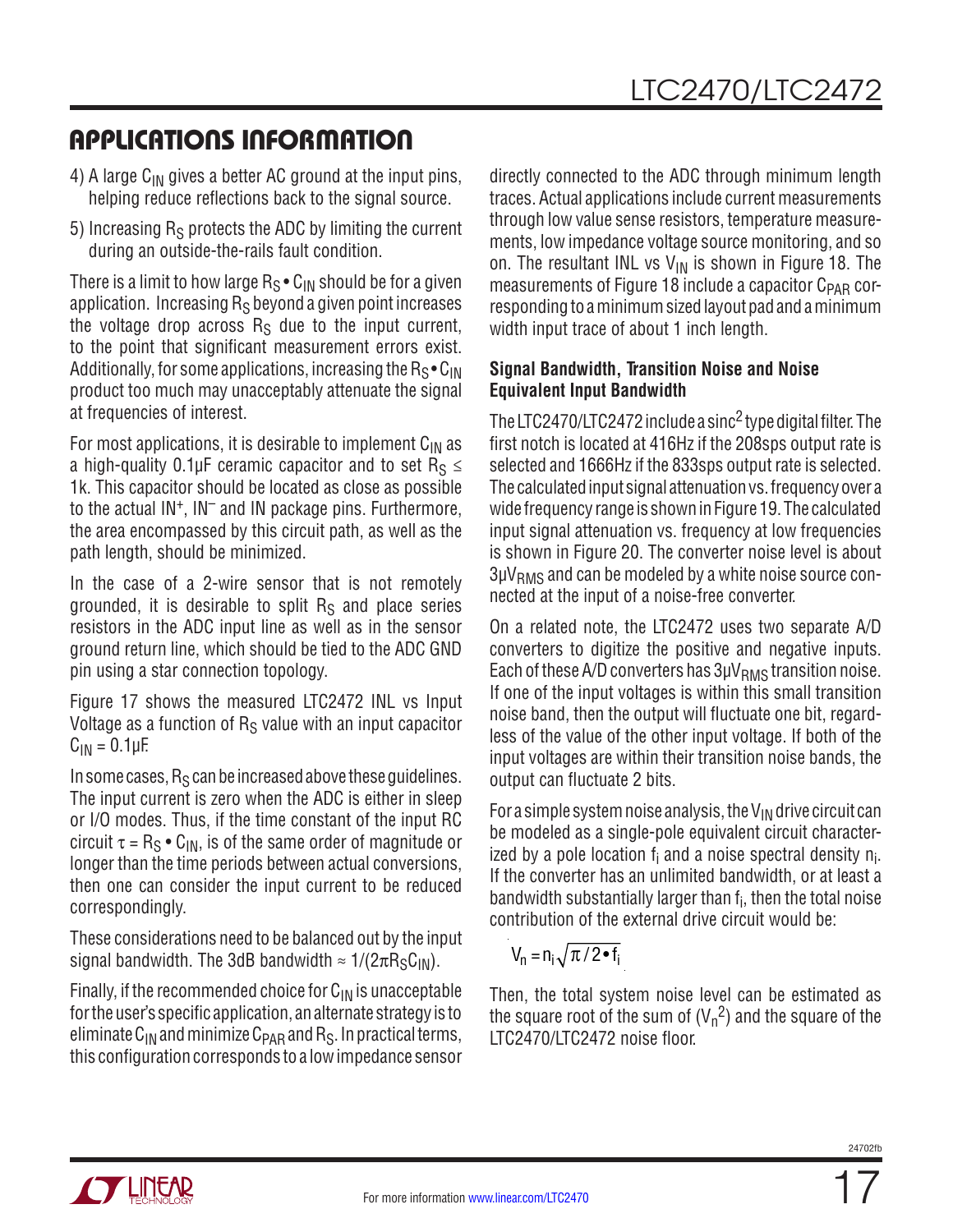# LTC2470/LTC2472

# applications information

![](_page_17_Figure_2.jpeg)

**Figure 17. Measured INL vs Input Voltage Figure 18. Measured INL vs Input Voltage**

![](_page_17_Figure_4.jpeg)

**Figure 19. LTC2472 Input Signal Attenuation vs Frequency (208sps Mode)**

![](_page_17_Figure_6.jpeg)

![](_page_17_Figure_7.jpeg)

![](_page_17_Figure_8.jpeg)

![](_page_17_Figure_10.jpeg)

**Figure 20. LTC2472 Input Signal Attenuation vs Frequency (208sps Mode)**

![](_page_17_Figure_12.jpeg)

**Figure 22. LTC2472 Input Signal Attenuation vs Frequency (833sps Mode)**

![](_page_17_Picture_17.jpeg)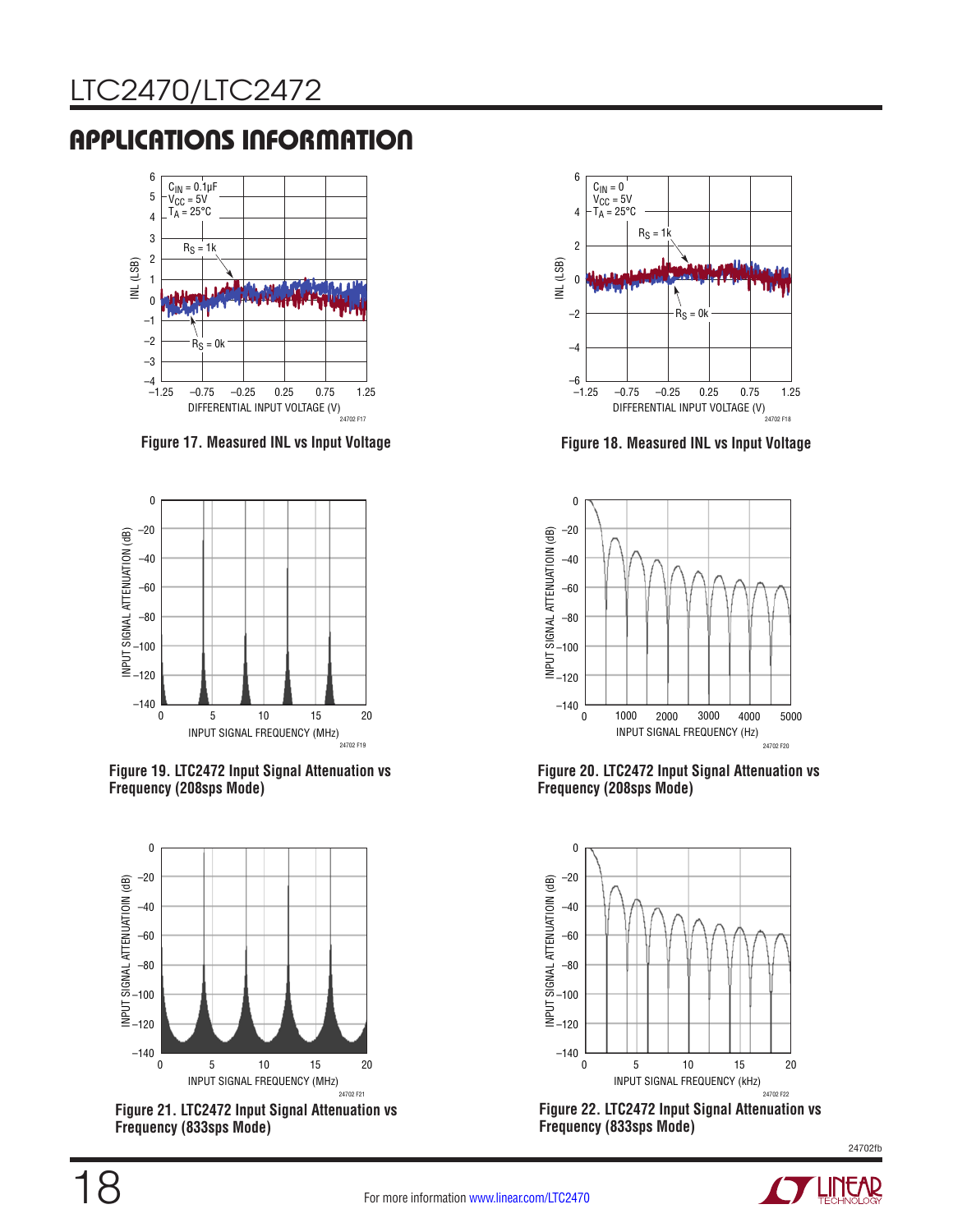$0.40 \pm 0.10$ 

(DD12) DFN 0106 REV A

 $-0.23 \pm 0.05$ 

PIN 1 NOTCH  $R = 0.20$  OR  $0.25 \times 45^{\circ}$ CHAMFER

12

## Package Description

**Please refer to <http://www.linear.com/designtools/packaging>/ for the most recent package drawings.**

![](_page_18_Figure_3.jpeg)

![](_page_18_Figure_4.jpeg)

3. ALL DIMENSIONS ARE IN MILLIMETERS

4. DIMENSIONS OF EXPOSED PAD ON BOTTOM OF PACKAGE DO NOT INCLUDE

MOLD FLASH. MOLD FLASH, IF PRESENT, SHALL NOT EXCEED 0.15mm ON ANY SIDE

5. EXPOSED PAD AND TIE BARS SHALL BE SOLDER PLATED

6. SHADED AREA IS ONLY A REFERENCE FOR PIN 1 LOCATION ON THE TOP AND BOTTOM OF PACKAGE

![](_page_18_Picture_10.jpeg)

![](_page_18_Picture_12.jpeg)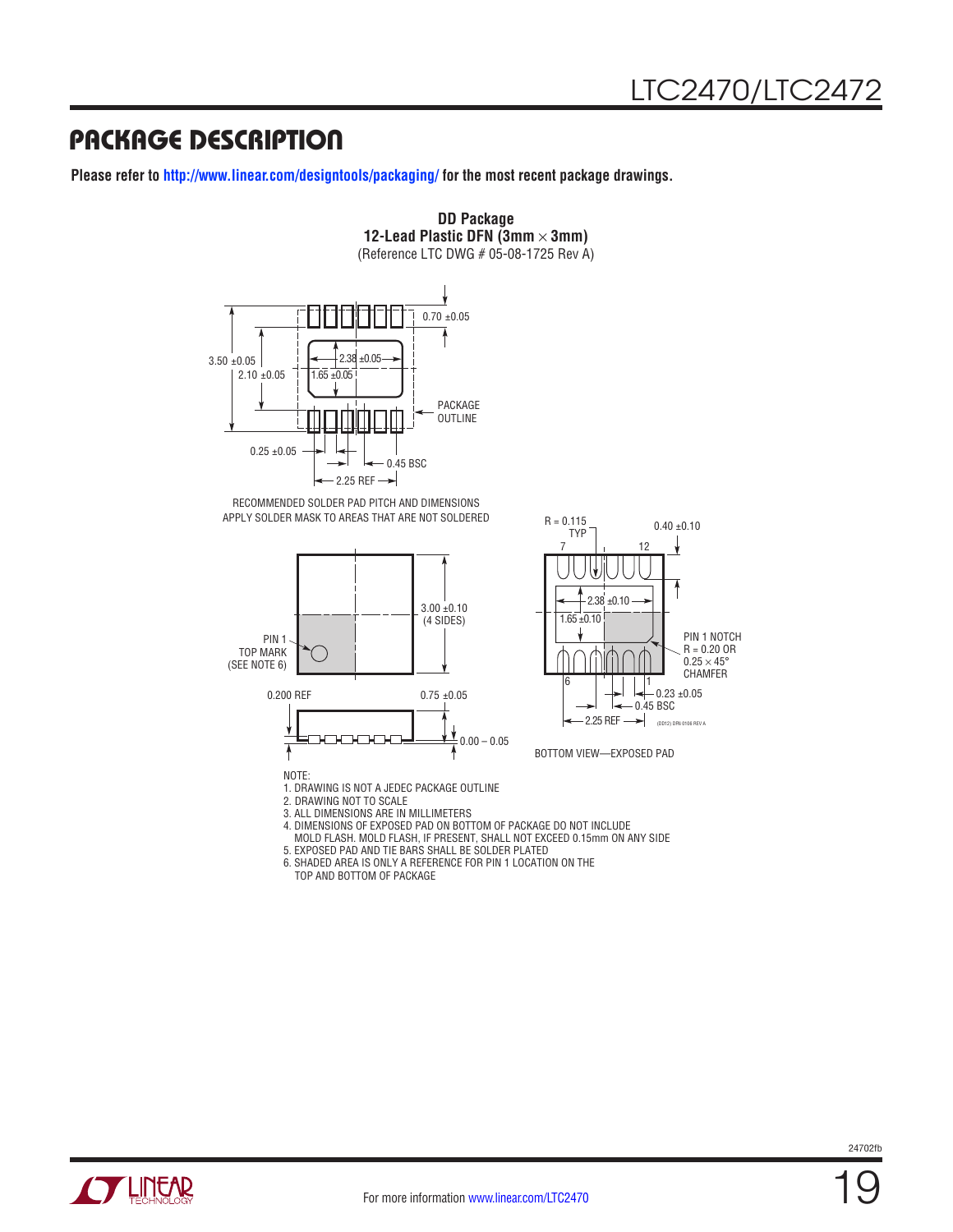## Package Description

**Please refer to <http://www.linear.com/designtools/packaging>/ for the most recent package drawings.**

![](_page_19_Figure_3.jpeg)

**MS Package**

3. DIMENSION DOES NOT INCLUDE MOLD FLASH, PROTRUSIONS OR GATE BURRS.

MOLD FLASH, PROTRUSIONS OR GATE BURRS SHALL NOT EXCEED 0.152mm (.006") PER SIDE

4. DIMENSION DOES NOT INCLUDE INTERLEAD FLASH OR PROTRUSIONS.

INTERLEAD FLASH OR PROTRUSIONS SHALL NOT EXCEED 0.152mm (.006") PER SIDE

5. LEAD COPLANARITY (BOTTOM OF LEADS AFTER FORMING) SHALL BE 0.102mm (.004") MAX

![](_page_19_Picture_9.jpeg)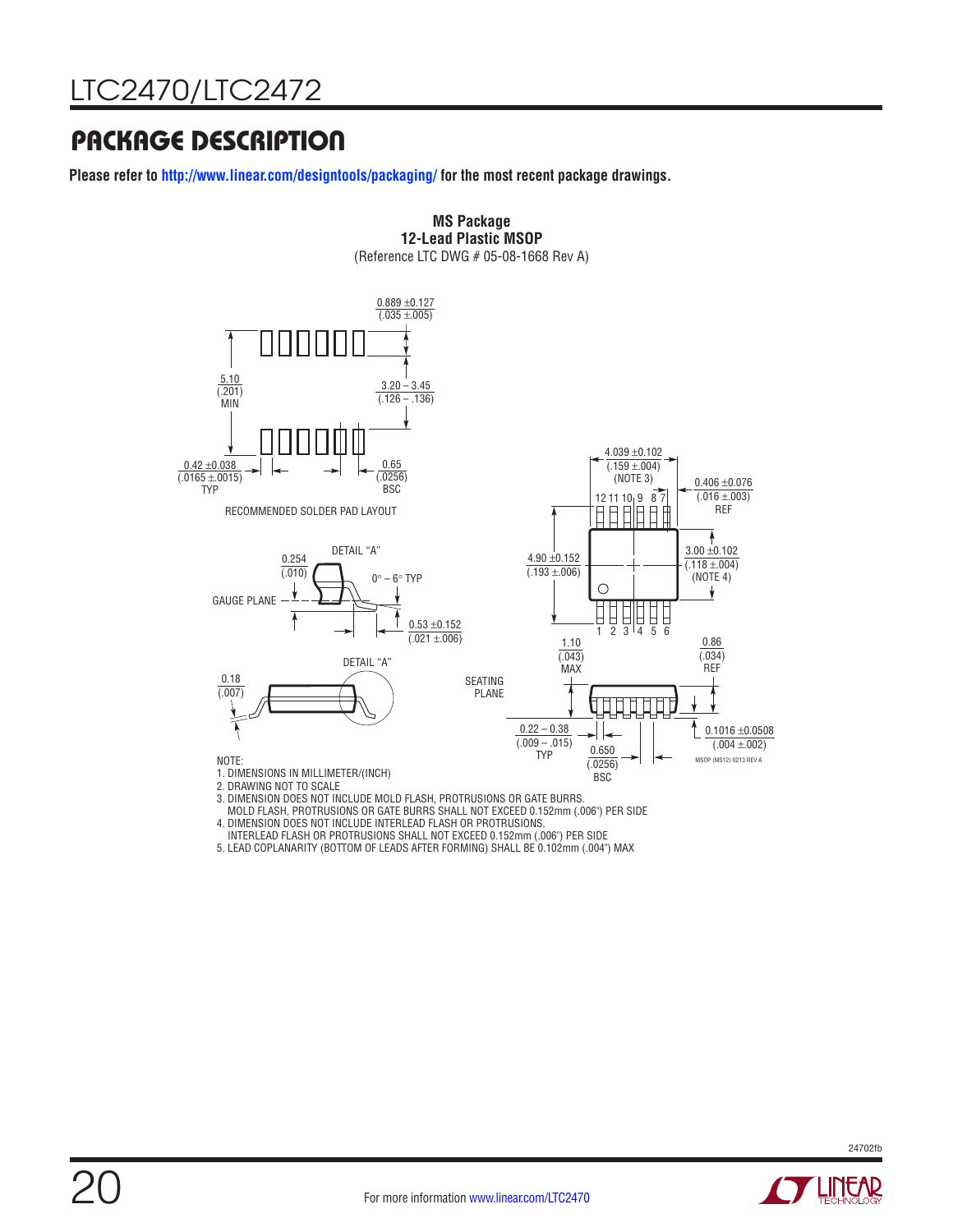## Revision History

| <b>REV</b> | DATE | <b>DESCRIPTION</b>                                       | <b>PAGE NUMBER</b> |
|------------|------|----------------------------------------------------------|--------------------|
|            | 9/13 | Clarified maximum operating output rate as 208sps/833sps | Global             |
|            | /14  | Removed No Missing Codes Resolution                      |                    |

![](_page_20_Picture_3.jpeg)